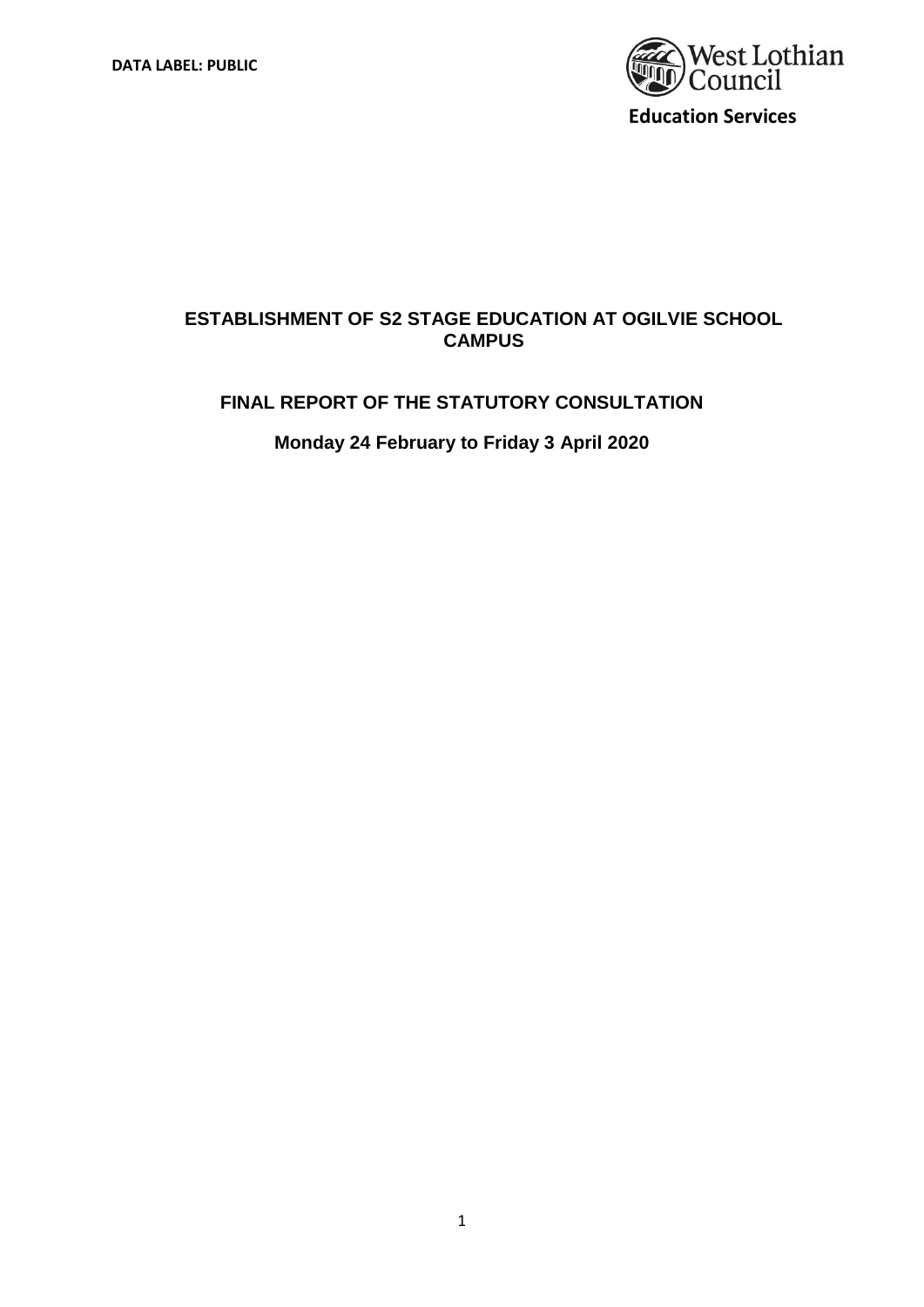**DATA LABEL: PUBLIC** 



**Education Services**

### **CONTENTS**

| 1.                                                          | <b>INTRODUCTION</b>                                                                                                                     | Page                                          |
|-------------------------------------------------------------|-----------------------------------------------------------------------------------------------------------------------------------------|-----------------------------------------------|
|                                                             | 1.1 Purpose of Report<br>1.2 Summary of Proposal<br>1.3 Background<br>1.4 Timeline<br>1.5 Consultees<br><b>1.6 Consultation Process</b> | 3<br>$\mathsf 3$<br>3<br>4<br>$\sqrt{5}$<br>6 |
| 2.                                                          | <b>CONSULTEE RESPONSES TO PROPOSAL</b>                                                                                                  |                                               |
|                                                             | 2.1 Responses Received<br>2.1.1 Email Responses                                                                                         | 7<br>$\overline{7}$                           |
| 3.                                                          | <b>PUBLIC MEETING</b>                                                                                                                   | 9                                             |
| 4.                                                          | <b>ANALYSIS OF CONSULATION RESPONSES</b>                                                                                                | 9                                             |
| 5.                                                          | <b>REPORT BY EDUCATION SCOTLAND</b><br>5.1 Legislative Duty<br>5.2 Summary of Education Scotland Response                               | 10<br>10                                      |
| 6.                                                          | <b>COUNCIL OFFICER REVIEW AND RECOMMENDATION</b>                                                                                        |                                               |
|                                                             | 6.1 Review of Proposal<br>6.2 Recommendation                                                                                            | 11<br>12                                      |
| <b>Appendix A</b><br><b>Appendix B</b><br><b>Appendix C</b> | Letter to Consultees<br><b>Consultation Document</b><br><b>Report by Education Scotland</b>                                             | 13<br>14<br>29                                |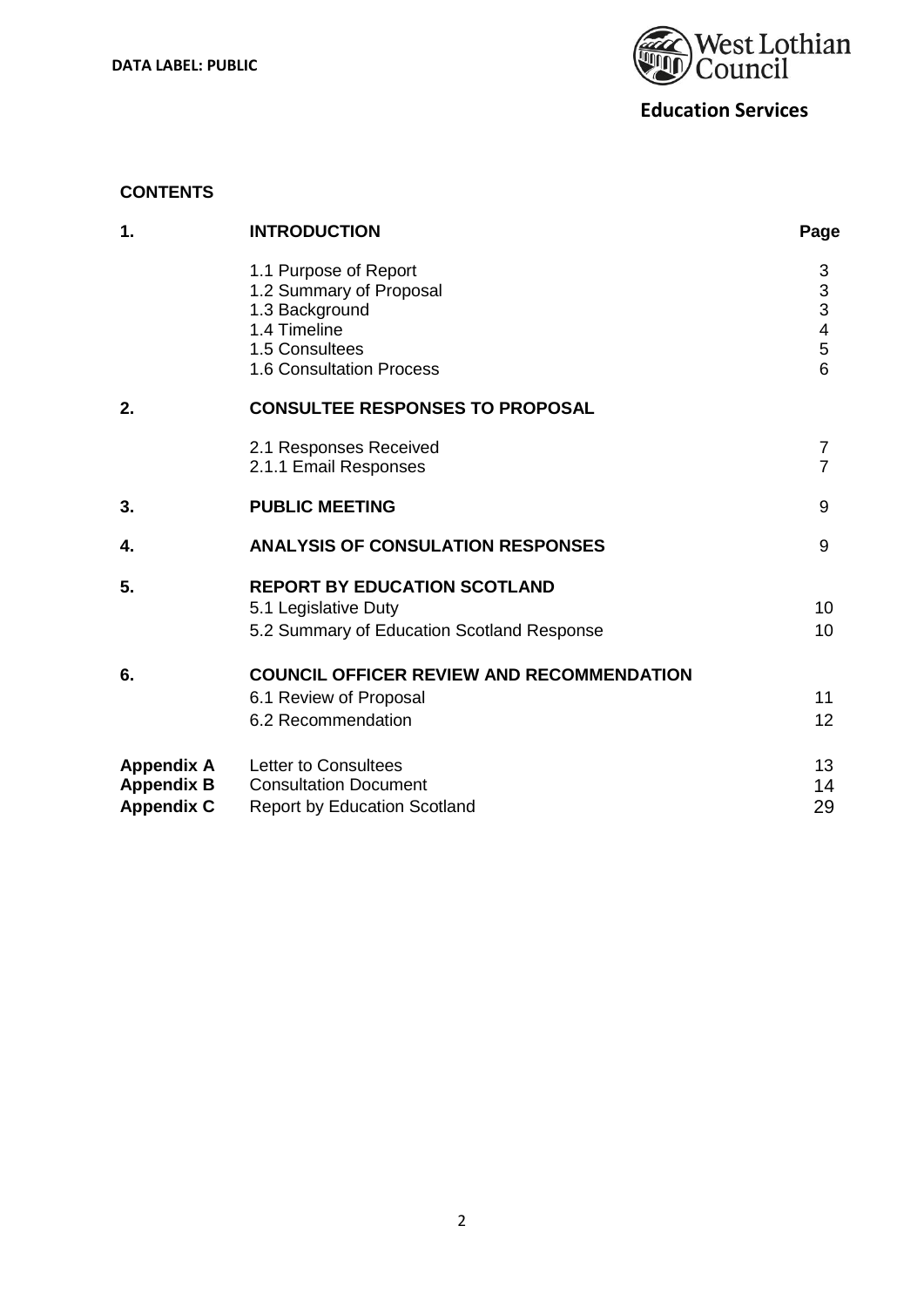

### **1. INTRODUCTION**

### **1.1 PURPOSE OF THE REPORT**

The purpose of this report is to give information on**:**

- West Lothian Council's proposal to establish S2 stage education at Ogilvie School Campus
- the Consultation Process
- Consultee Responses
- Details of Public Meeting

### **1.2 SUMMARY OF PROPOSAL**

West Lothian Council is committed to the delivery of secondary stage education within Ogilvie School Campus creating an education provision that ensures equitable, quality and sustainable education for pupils with severe and complex needs.

The introduction of S2 education at Ogilvie School Campus allows seamless progression through secondary education within an environment that fully supports the individual needs of the pupil and continues to offer opportunity to achieve across all curricular areas, develop skills, attributes and capabilities in secondary education based courses.

This current proposal, if agreed and implemented, would result in Ogilvie School Campus providing S2 stage education commencing August 2020.

Moving forward, the Council's vision is to introduce all secondary stages of secondary education within Ogilvie School Campus on a phased basis in line with existing pupil transition requirements ensuring provision of all S1-S6 secondary stage cohorts by August 2024.

### **1.3 BACKGROUND**

West Lothian Council Education Executive, at its meeting on 26 February 2019, approved Education Services proposal to introduce secondary stage education at Ogilvie School Campus creating an all-through (5-18) education establishment.

This proposal detailed introduction of year stages on a phased basis in line with primary (P7) to secondary (S1) transition requirements, with the initial introduction of S1 stage commencing in August 2019 when existing P7 pupils have completed their primary education and require to transition to secondary education.

Statutory guidelines state a formal consultation is required for any proposal to establish a new year stage in a school. To this regard, Statutory Consultation is required to propose establishment of S2 year stage at Ogilvie School Campus commencing in August 2020.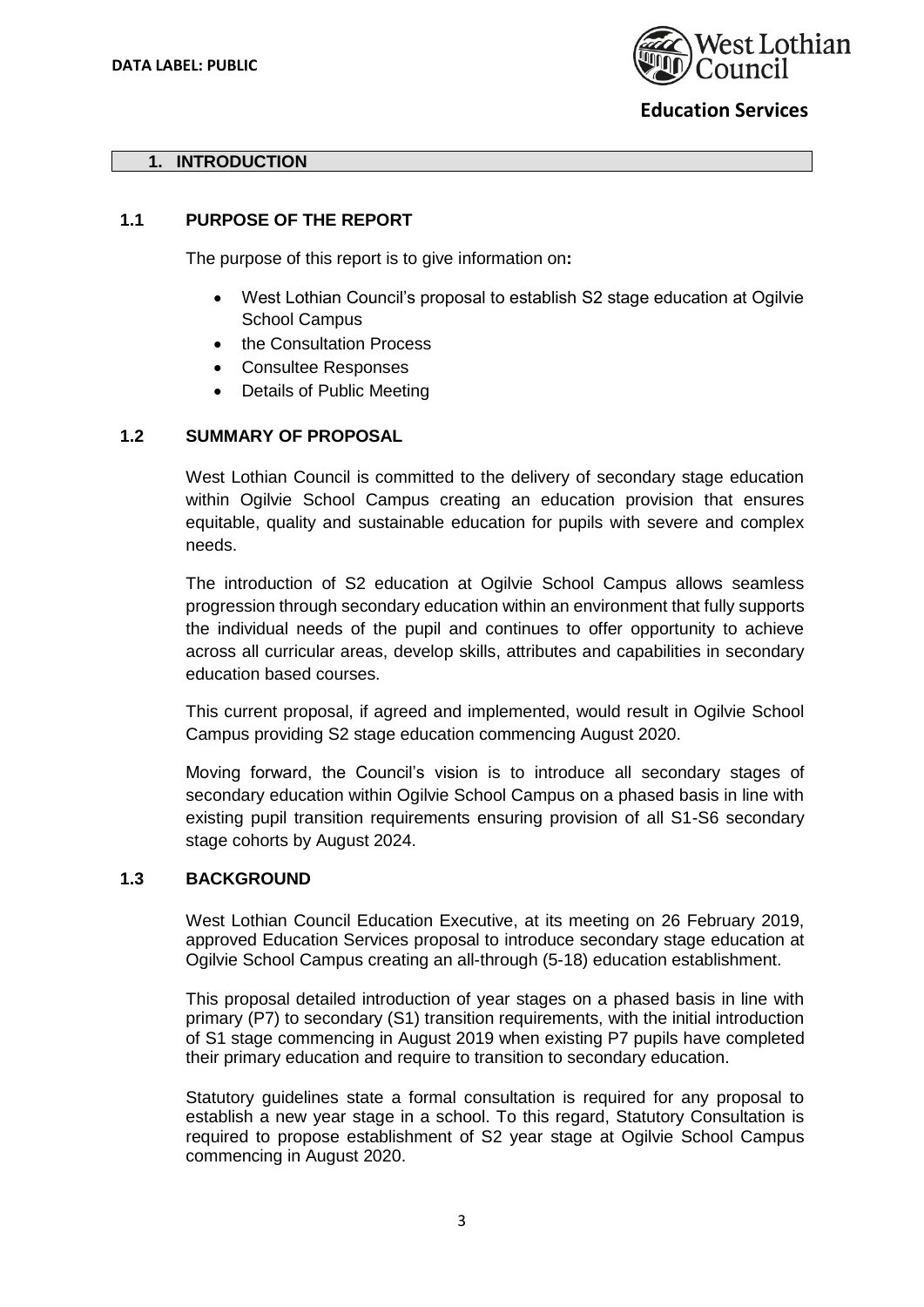

Adopting this proposed approach allows the 2019/20 S1 cohort within Ogilvie School Campus to progress to S2 stage education at their existing school.

### **1.4 TIMELINE**

The following timeline was established and incorporates the organisation of a public meeting, Education Scotland involvement, the preparation and publication of the report on the outcomes of the consultation and subsequent submission to West Lothian Council Education Executive for its decision in June 2020.

| Date                              | Event                                                                                                                                                                                                                                                      | Description                                                                                                                                       |
|-----------------------------------|------------------------------------------------------------------------------------------------------------------------------------------------------------------------------------------------------------------------------------------------------------|---------------------------------------------------------------------------------------------------------------------------------------------------|
| 22 October 2019                   | <b>Education PDSP</b>                                                                                                                                                                                                                                      | Meeting to consider the<br>proposal and agree<br>continuation to Education<br>Executive                                                           |
| 12 November 2019                  | <b>Education Executive</b>                                                                                                                                                                                                                                 | Meeting to review proposal<br>and agree continuation to<br>consultation phase                                                                     |
| 24 February 2020 -3 April<br>2020 | <b>Statutory Consultation</b><br>incorporating Public<br>Meetings                                                                                                                                                                                          | Formal public consultation<br>(min 6 weeks consultation<br>period including min of 30<br>school days)                                             |
| Early April 2020                  | Submit Report to Education<br>Scotland                                                                                                                                                                                                                     | <b>West Lothian Council</b><br><b>Education Services relay</b><br>report on proposal and<br>consultation findings to<br><b>Education Scotland</b> |
| Friday 8 May 2020                 | <b>Deadline for Education</b><br>Scotland three-week period<br>for reporting back to West<br><b>Lothian Council Education</b><br>Services (Education<br>Scotland do not include any<br>schools holiday periods<br>within their 3-week review<br>timeframe) | <b>Education Scotland</b><br>response to proposal and<br>consultation report                                                                      |
| 26 May 2020                       | <b>Give Education Scotland at</b><br>least 5-day notice prior to<br>publishing final report                                                                                                                                                                | Upon receipt of response<br>from Education Scotland<br>and on consideration of<br>previous consultation period<br>representations, Authority      |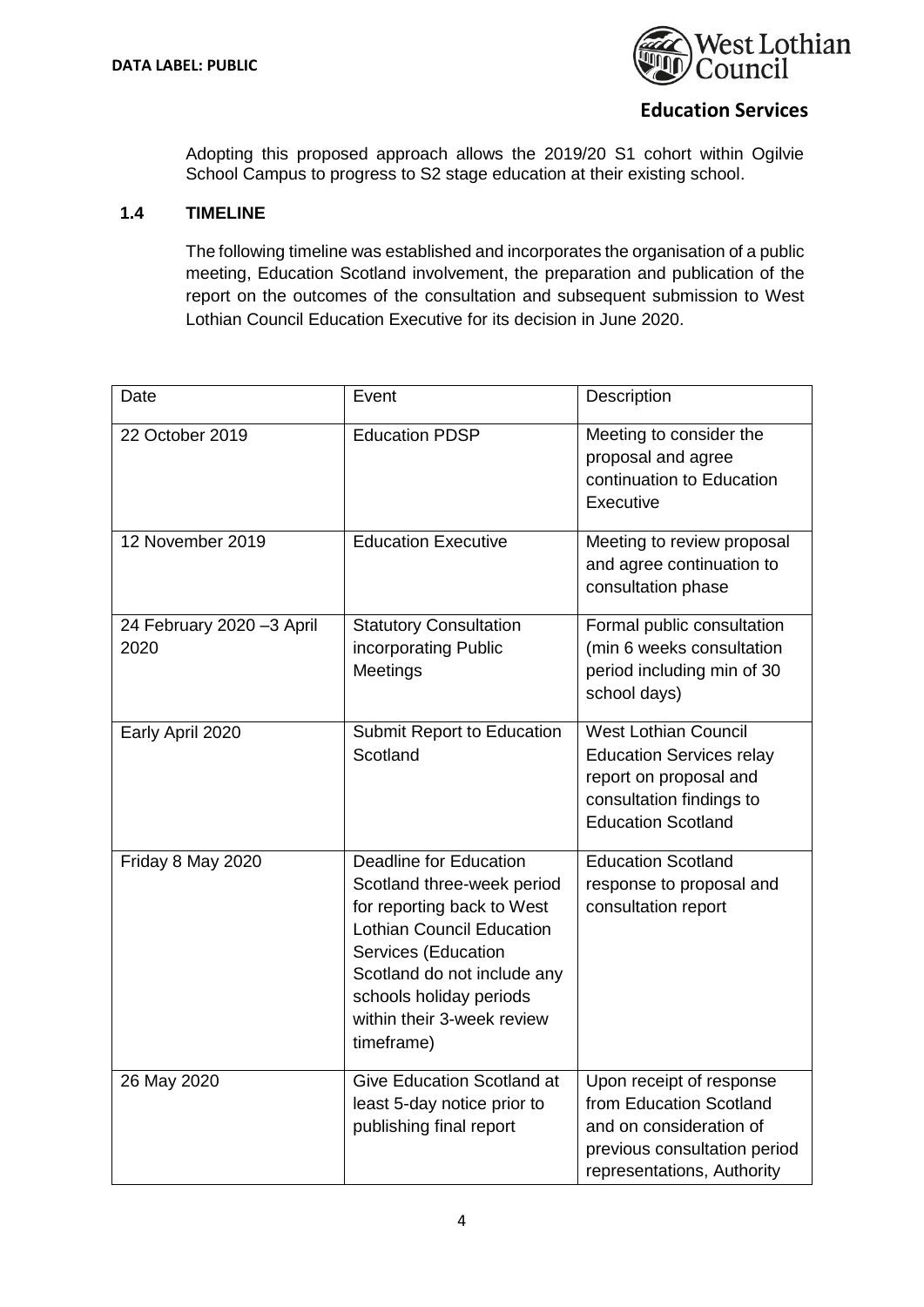

|              |                                                | will prepare and publish final<br>consultation report                                                                                                                                                                         |
|--------------|------------------------------------------------|-------------------------------------------------------------------------------------------------------------------------------------------------------------------------------------------------------------------------------|
| 2 June 2020  | <b>Publication of Consultation</b><br>document | Upon receipt of response<br>from Education Scotland,<br>West Lothian Council will<br>prepare and publish final<br>consultation report (min<br>period of 3 weeks after<br>publication before Authority<br>make final decision) |
| 23 June 2020 | <b>Education Executive</b><br>Meeting          | Decision made                                                                                                                                                                                                                 |

### **1.5 CONSULTEES**

In terms of the Schools (Consultation) (Scotland) Act 2010, any proposal to make amendments to the school estate in this case, establishment of a new year stage, requires a formal consultation.

The Schools (Consultation) (Scotland) Act 2010, as amended by the Children and Young People (Scotland) Act 2014, sets out the statutory consultation requirements.

The statutory consultees for a proposal to establish a new year stage of a school are prescribed as follows:

- the Parent Council or Combined Parent Council of any affected school
- the parents of the pupils at any affected school
- the parents of any children expected by the education authority to attend any affected school within two years of the date of publication of the proposal paper
- the pupils at any affected school (in so far as the education authority considers them to be of a suitable age and maturity)
- the staff (teaching and other) at any affected school
- any trade union which appears to the education authority to be representative of the persons mentioned in bullet point above
- the community council (if any)
- the Community Planning Partnership (within the meaning of section 4(5) of the Community Empowerment (Scotland) Act 2015 for the area of the local authority in which affected school is situated
- any other community planning partnerships considered relevant by the Authority
- any other education authority that the education authority considers relevant
- any other users of any affected school that the education authority considers relevant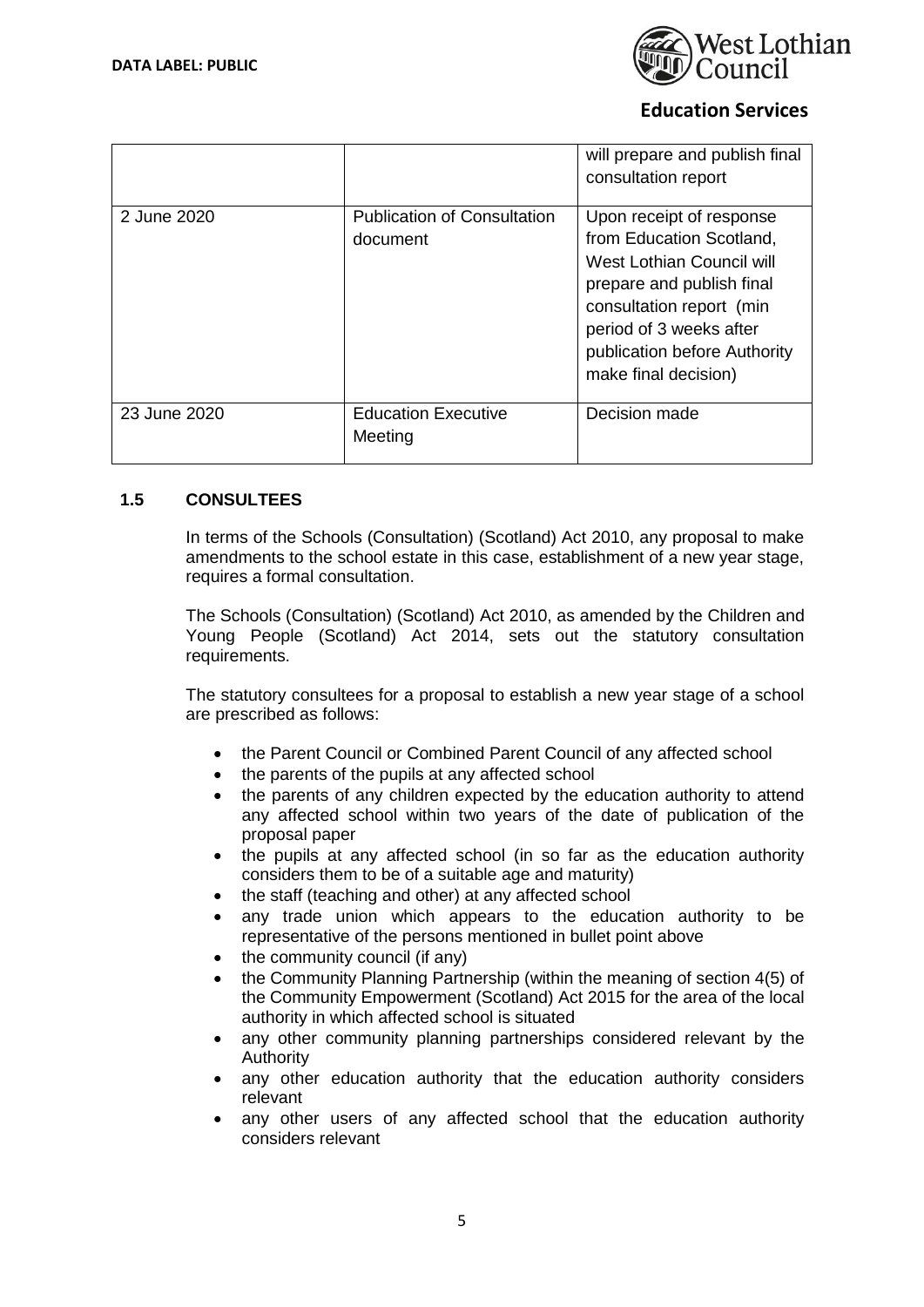

• in relation to any relevant proposal which affects a denominational school, the Church, Denominational Body or Scottish Hierarchy of the Roman Catholic Church

### **1.6 CONSULTATION PROCESS**

The consultation period incorporated a period of 30 school days (excluding any school holiday) from Monday 24 February until Friday 3 April 2020. This timescale adheres to the statutory consultation period for such circumstances which is a minimum of 6 consecutive weeks and include at least 30 school days.

To communicate, the Education Service proposal information was delivered through the undernoted media avenues:

- West Lothian Council Website [https://www.westlothian.gov.uk/ogilvie](https://www.westlothian.gov.uk/ogilvie-school-campus-S2-consultation)[school-campus-S2-consultation](https://www.westlothian.gov.uk/ogilvie-school-campus-S2-consultation)
- West Lothian Council digital media products
- Local Press
- Available in hard copy via central locations within West Lothian
- Hard copy available for postal distribution on request

In order to ensure all parties had the same opportunity to access the consultation information, facilities were put in place to communicate the proposal in a manner best suited to the needs of the individual. To this regard, the Consultation Document was made available through the following means as and when requested:

- Translation Services
- Provision for deaf and hearing impaired, blind and visually impaired

A copy of the Consultation Document is attached as Appendix B.

A public meeting was scheduled to be held at Ogilvie School Campus on Wednesday 18 March 2020 to which all consultees had been advised. Due to the outbreak of the COVID19 pandemic, and following government guidelines, Council officers made the decision to cancel this meeting. Further information regarding the cancellation of the public meeting is detailed in Section 3 of this report.

During the consultation period views on the proposal were welcomed in writing to the address given below:

Melanie Laurie, Education Services, Civic Centre, Howden Road South, EH54 6FF

Responses by e-mail were directed t[o Education.Consultation@westlothian.gov.uk](file:///C:/Users/laurie.melanie/Desktop/Education.Consultation@westlothian.gov.uk)

All interested parties were invited to submit their comments by close of business Friday 3 April 2020.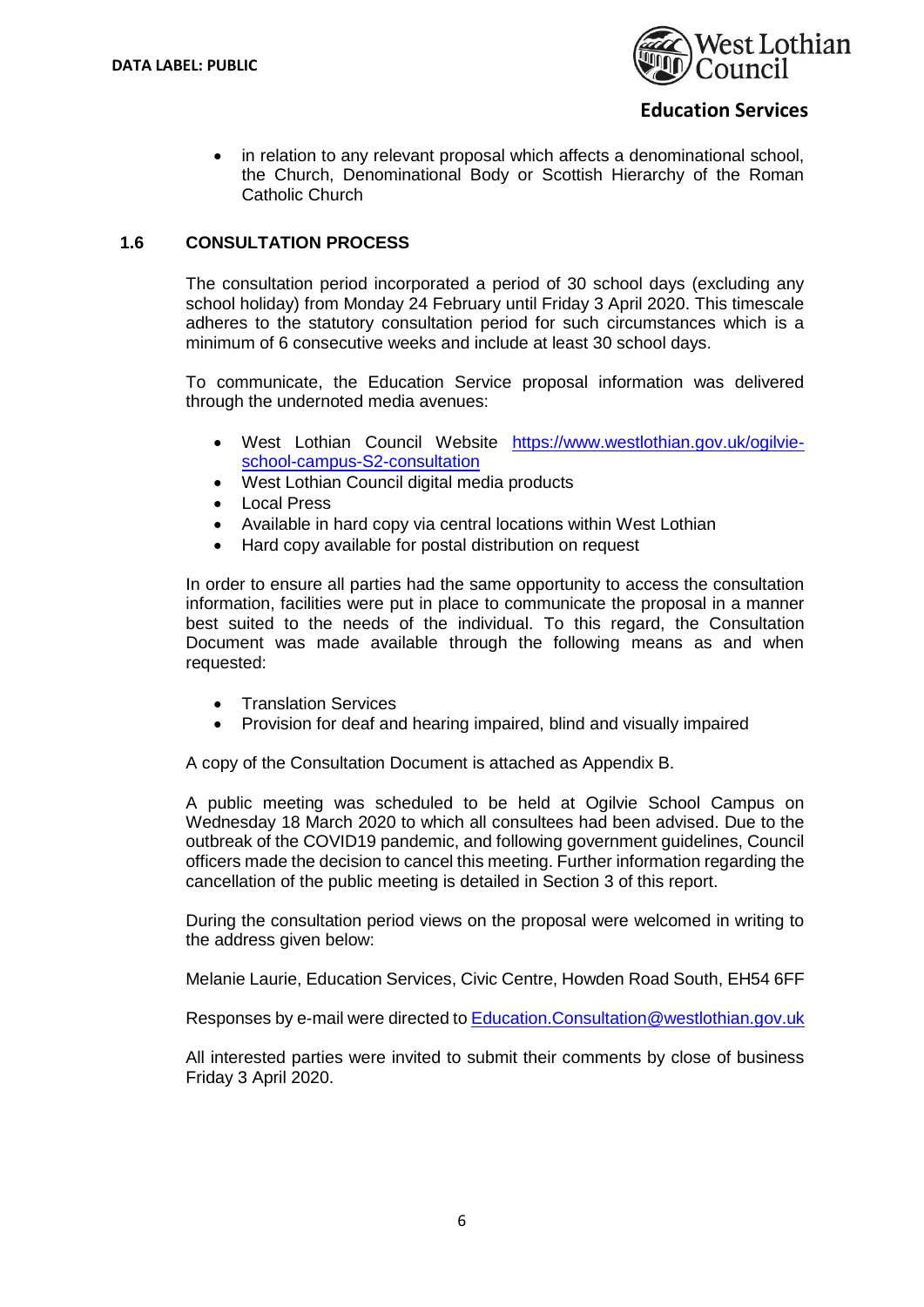

### **2. CONSULTEE RESPONSES TO PROPOSAL**

West Lothian Council Education Services noted comments made through a variety of means however only those official representations submitted in the terms of the **Consultation Document SECTION 5: Consultation Process and How to Have Your Say** (Appendix B) have been recorded for reporting purposes.

No hard copy written representations were received during the consultation period. All responses from consultees were received in electronic format (email).

### **2.1 RESPONSES RECEIVED**

### **2.1.1 Email Responses:**

There were 4 individual electronic response received.

As part of the consultation process and in order to ensure a rigorous and thorough examination of the responses received, Council officers read every response.

Officers ensured that the views and opinions of respondents were given due consideration and that individual acknowledgments were offered to each of the consultee submissions received.

For the purpose of this report respondent comments are anonymised.

| Respondent                                                   | <b>Comment</b>                                                                                                                                                                                                                                                                                                                                                                                                                                                                                                                                                                                                                                                                                                                                                                                                                                                                                                                                                                                                                                               |
|--------------------------------------------------------------|--------------------------------------------------------------------------------------------------------------------------------------------------------------------------------------------------------------------------------------------------------------------------------------------------------------------------------------------------------------------------------------------------------------------------------------------------------------------------------------------------------------------------------------------------------------------------------------------------------------------------------------------------------------------------------------------------------------------------------------------------------------------------------------------------------------------------------------------------------------------------------------------------------------------------------------------------------------------------------------------------------------------------------------------------------------|
| Group                                                        |                                                                                                                                                                                                                                                                                                                                                                                                                                                                                                                                                                                                                                                                                                                                                                                                                                                                                                                                                                                                                                                              |
| Deans<br>Community<br><b>High School</b><br>Pupil<br>Council | Students felt as though the S2 Stage would be beneficial and would<br>allow students to prepare for another year in a better suited setting<br>before moving into a mainstream school or Cedarbank. There was<br>an all-round consensus that this would be a positive decision                                                                                                                                                                                                                                                                                                                                                                                                                                                                                                                                                                                                                                                                                                                                                                               |
| Letham<br>Primary<br>School<br>Pupil<br>Council              | All children who were consulted thought that it would be a good idea<br>$\bullet$<br>for Ogilvie to grow to accommodate Secondary aged pupils. They<br>thought the transition to a mainstream school would be very hard on<br>the pupils who attended Ogilvie<br>They thought they could extend the school by putting Secondary<br>$\bullet$<br>teachers inside it<br>Ogilvie might need more classrooms<br>$\bullet$<br>Ogilvie might need to extend the outside area $-$ e.g. playground<br>If they want to be like the other secondary schools they might need<br>$\bullet$<br>new facilities e.g. swimming pool for PE lessons (the other secondary<br>schools have this provision)<br>They will need specialist equipment to support the needs of the pupils<br>$\bullet$<br>They should be given all the same rights as the pupils who attend<br>$\bullet$<br>mainstream High Schools<br>They should be given separate play and common areas to allow them<br>to be with their peers, and avoid any sensory issues associated with<br>younger children |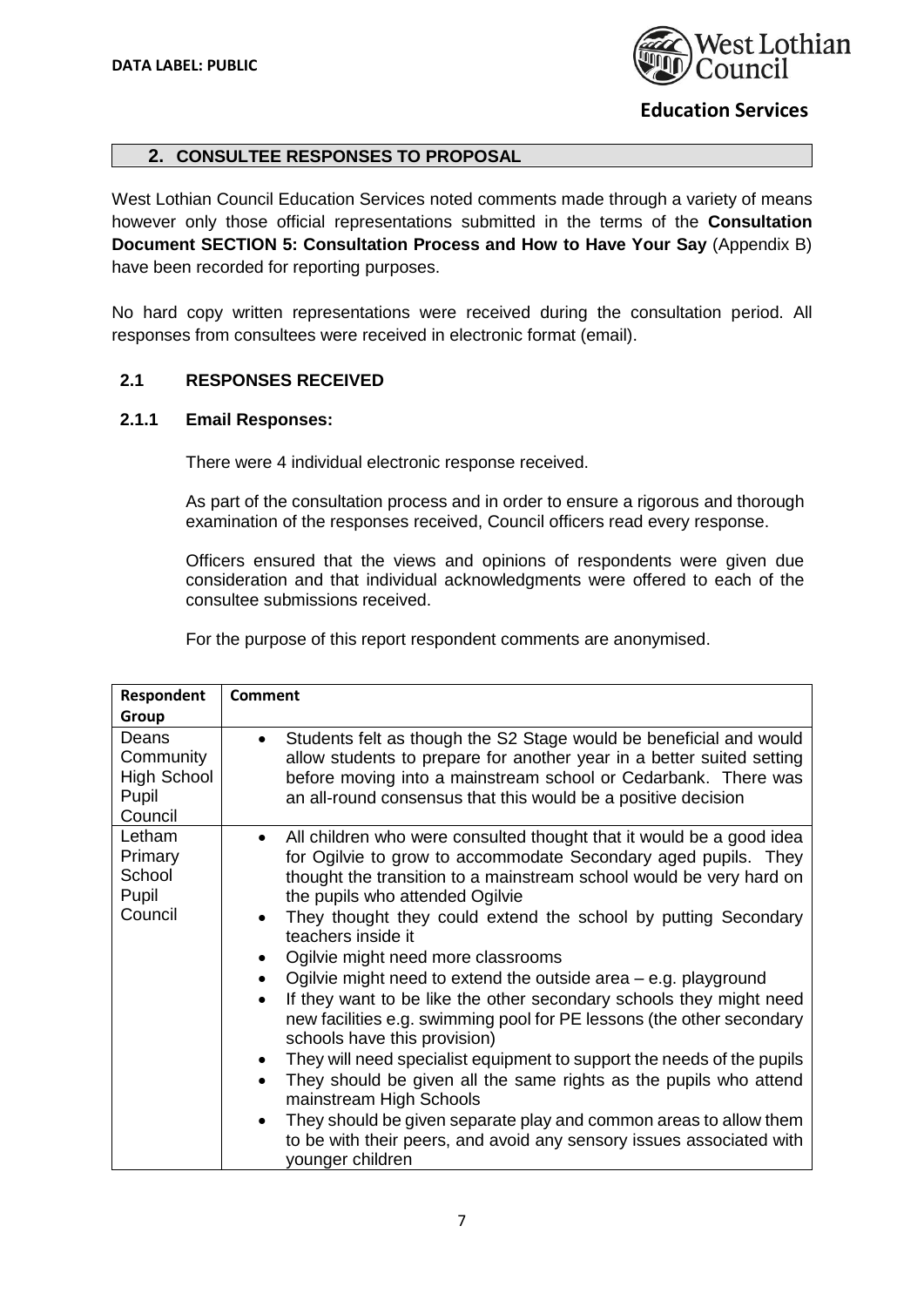

|                  | The school should have name Ogilvie Campus with a Primary and<br>$\bullet$<br>Secondary Campus. The children should also be allowed to think of<br>names for their new school<br>The parents should be asked if they want this $-$ Is Ogilvie the best<br>$\bullet$<br>place for their children? We think the parents would appreciate this,<br>but they might want their children to go into a mainstream setting.<br>Pupils were concerned about how the school would get the money to<br>$\bullet$<br>build the High School. If money comes from the wrong place, then<br>those services will suffer<br>Should the parents of the children at Ogilvie try and make donations,<br>٠<br>or hold fundraisers for the High School<br>Pupils questioned times scales and how long this would take to<br>complete |  |  |
|------------------|----------------------------------------------------------------------------------------------------------------------------------------------------------------------------------------------------------------------------------------------------------------------------------------------------------------------------------------------------------------------------------------------------------------------------------------------------------------------------------------------------------------------------------------------------------------------------------------------------------------------------------------------------------------------------------------------------------------------------------------------------------------------------------------------------------------|--|--|
| Winchburgh       | Views of senior pupils at Winchburgh PS are;                                                                                                                                                                                                                                                                                                                                                                                                                                                                                                                                                                                                                                                                                                                                                                   |  |  |
| Primary          | The pupils won't have to travel to another building, this will build a<br>$\bullet$                                                                                                                                                                                                                                                                                                                                                                                                                                                                                                                                                                                                                                                                                                                            |  |  |
| School           | better sense of wellbeing and reduce anxiety                                                                                                                                                                                                                                                                                                                                                                                                                                                                                                                                                                                                                                                                                                                                                                   |  |  |
| Pupil<br>Council | They will have continuity of friendships reduce their feeling of isolation<br>$\bullet$                                                                                                                                                                                                                                                                                                                                                                                                                                                                                                                                                                                                                                                                                                                        |  |  |
|                  | They will receive the necessary care they need from support staff they<br>$\bullet$<br>know well                                                                                                                                                                                                                                                                                                                                                                                                                                                                                                                                                                                                                                                                                                               |  |  |
|                  | The teaching staff will know they pupils and continue to support their<br>$\bullet$                                                                                                                                                                                                                                                                                                                                                                                                                                                                                                                                                                                                                                                                                                                            |  |  |
|                  | learning needs                                                                                                                                                                                                                                                                                                                                                                                                                                                                                                                                                                                                                                                                                                                                                                                                 |  |  |
|                  | Concerns from the senior pupils;                                                                                                                                                                                                                                                                                                                                                                                                                                                                                                                                                                                                                                                                                                                                                                               |  |  |
|                  | They are unsure if the school has enough space to accommodate increase                                                                                                                                                                                                                                                                                                                                                                                                                                                                                                                                                                                                                                                                                                                                         |  |  |
|                  | pupils                                                                                                                                                                                                                                                                                                                                                                                                                                                                                                                                                                                                                                                                                                                                                                                                         |  |  |
|                  | Winchburgh Primary school pupils have no objection to this proposal                                                                                                                                                                                                                                                                                                                                                                                                                                                                                                                                                                                                                                                                                                                                            |  |  |
| <b>Not</b>       | This is madness. Adding to an already difficult situation. I live in<br>and                                                                                                                                                                                                                                                                                                                                                                                                                                                                                                                                                                                                                                                                                                                                    |  |  |
| disclosed        | already have to plan when I can leave my house as it's a nightmare trying                                                                                                                                                                                                                                                                                                                                                                                                                                                                                                                                                                                                                                                                                                                                      |  |  |
|                  | to get out of the area when the taxis are coming out and in.                                                                                                                                                                                                                                                                                                                                                                                                                                                                                                                                                                                                                                                                                                                                                   |  |  |
|                  | Bringing more children in us going to make it even worse.                                                                                                                                                                                                                                                                                                                                                                                                                                                                                                                                                                                                                                                                                                                                                      |  |  |
|                  | Whoever is proposing this needs to drive round here between 8.30 and                                                                                                                                                                                                                                                                                                                                                                                                                                                                                                                                                                                                                                                                                                                                           |  |  |
|                  | 9am to see it for themselves.                                                                                                                                                                                                                                                                                                                                                                                                                                                                                                                                                                                                                                                                                                                                                                                  |  |  |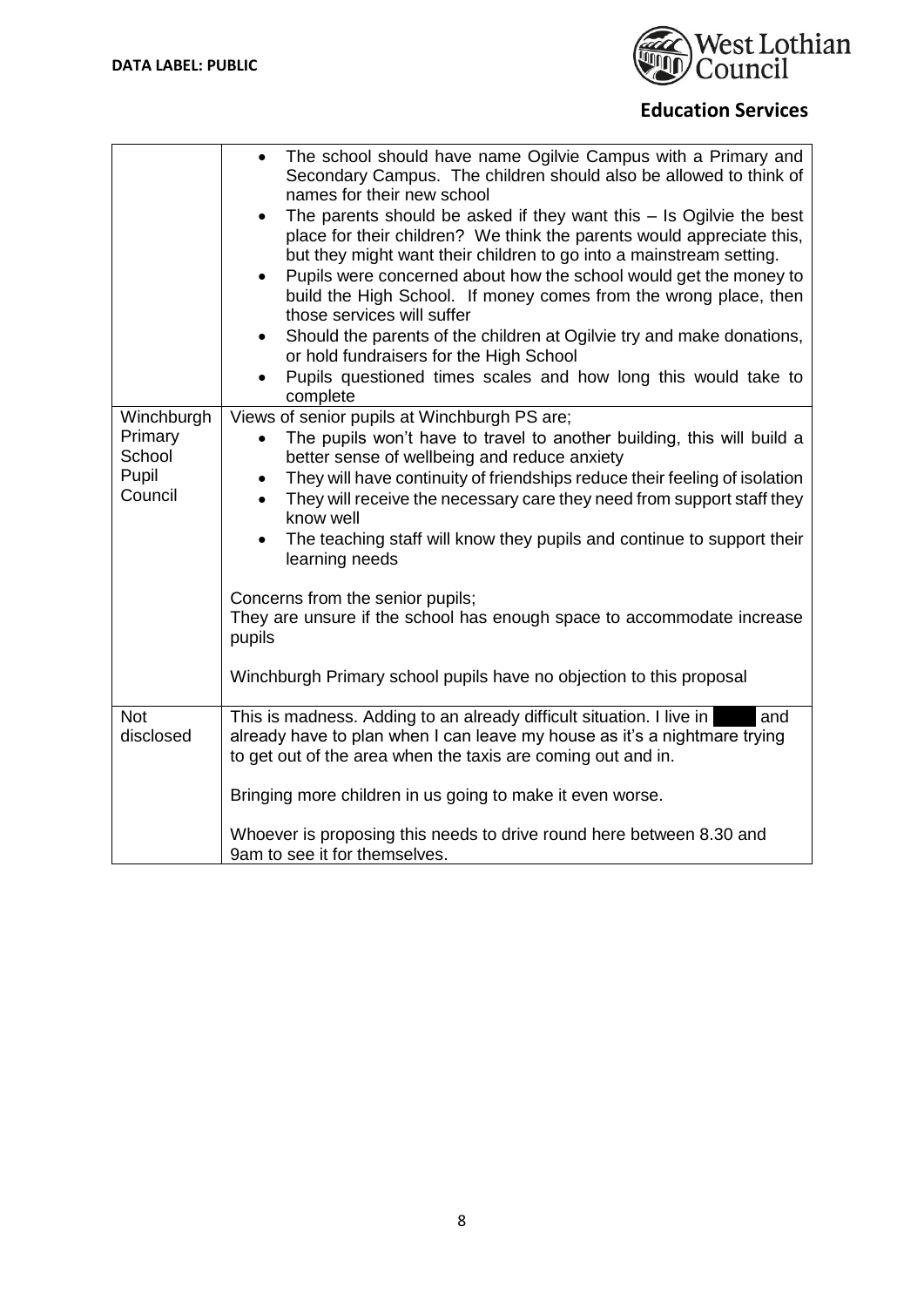

### **3. PUBLIC MEETING**

### **3.1**

In line with statutory guidance, public meetings are delivered to offer consultees opportunity to become actively involved in the consultation process. The aim of this meeting is to offer an overview of the proposal being presented and detail the background and rationale.

Statutory Consultation Public Meetings are conducted following the undernoted format:

- **I. Council Officer Explanation on the Aims of the Statutory Consultation Meeting:**
- Formal consultation required in accordance with Schools (Consultation)(Scotland) Act 2010
- Information sharing opportunity
- Opportunity to capture the views of consultees
- Invaluable research approach
- **II. Officers Summarise Proposal**
- **III. Officers Explain Rationale Behind Proposal**
- **IV. Group Discussion Opportunity**

The statutory public meeting for the proposed introduction of S2 stage education at Ogilvie School Campus was scheduled to be held on Wednesday 18 March 2020 to which all consultees had been notified in advance and welcomed to attend.

Offering due regard to government guidelines in relation to COVID19 and the mandatory processes put in place to ensure social distancing, the necessary decision was made by West Lothian Council to cancel this meeting.

Consultees were advised of the cancellation at the earliest opportunity and Council officers ensured that all parties were reminded of the various other platforms available to ensure their views on the proposed introduction of S2 stage education were received and acted upon accordingly.

### **4. ANALYSIS OF CONSULTATION RESPONSES**

Overall, the responses received during the statutory consultation strongly supports the proposal with no major expression of opposition declared.

Comments made in relation to parking implications as a result of the possible influx of traffic in the local area have been noted by Council Officers and will be offered due regard as the planning process continues.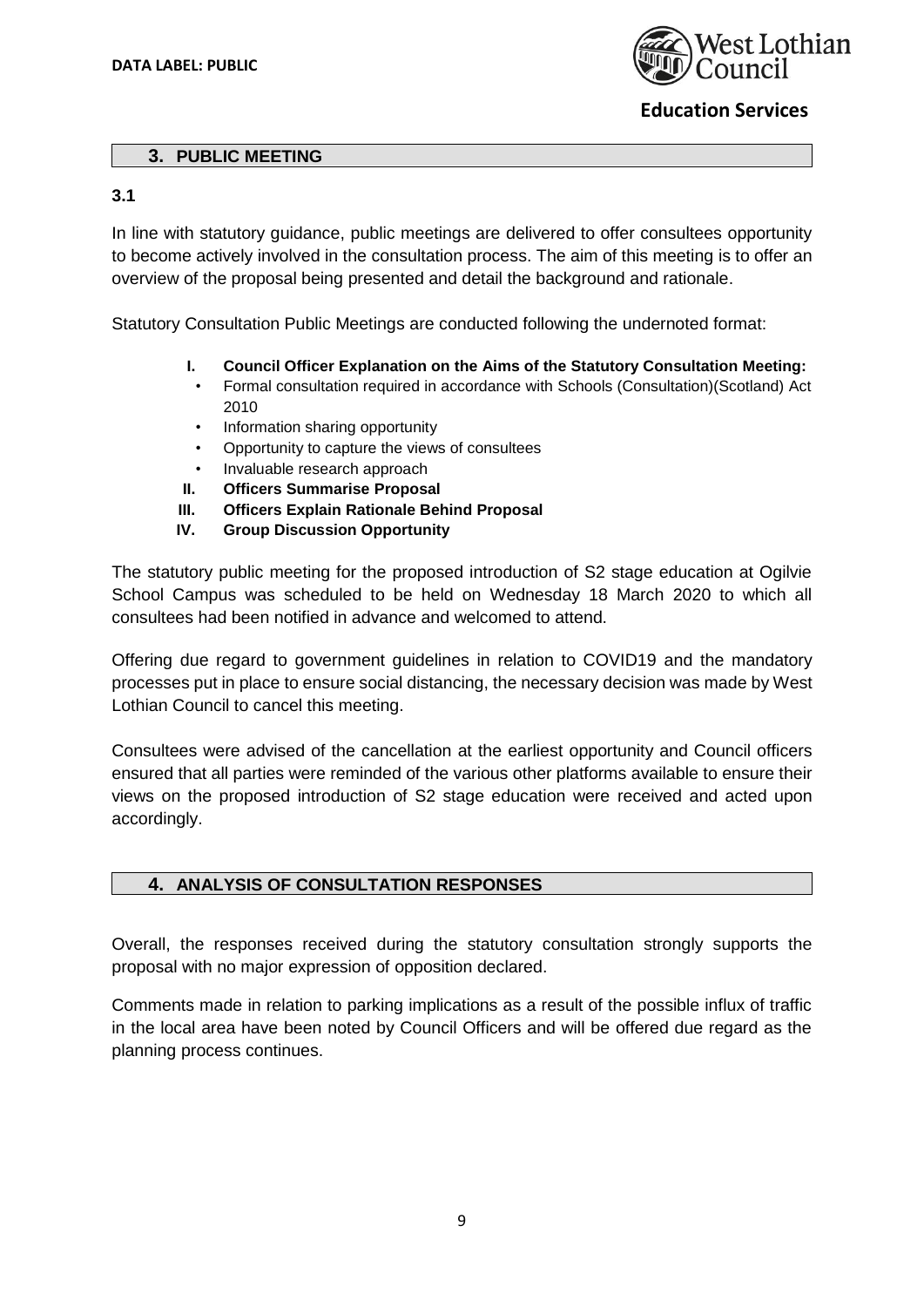

### **5. REPORT BY EDUCATION SCOTLAND**

### **5.1 LEGISLATIVE DUTY**

The Education Scotland report in relation to the proposal by West Lothian Council to establish S2 stage education within Ogilvie School Campus has been prepared by Her Majesty's Inspectors of Education (HM Inspectors) in accordance with the terms of the Schools (Consultation) (Scotland) Act 2010 ("the 2010 Act"). The purpose of the Education Scotland report is to provide an independent and impartial consideration of the West Lothian Council proposal. HM Inspectors considered the educational aspects of the proposal, including significant views expressed by consultees. On receipt of the Education Scotland report, the 2010 Act requires West Lothian Council to consider the contents of the report and prepare its final consultation report. Section 6 below provides an explanation of how West Lothian Council has reviewed the initial proposal in the light of representations during the consultation period and from Education Scotland's findings.

The HM Inspectors considered:

- the likely effects of the proposal for children and young people of Ogilvie School Campus; any other users; children likely to become pupils within two years of the date of publication of the proposal paper; and other children and young people in the council area;
- any other likely effects of the proposal;
- how the council intends to minimise or avoid any adverse effects that may arise from the proposal; and
- the educational benefits the council believes will result from implementation of the proposal, and the council's reasons for coming to these beliefs.

### **5.2 SUMMARY OF EDUCATION SCOTLAND RESPONSE**

Education Scotland findings and conclusions are summarised as follows:

### **Educational Benefits:**

Ogilvie School Campus provides education for children and young people with severe and complex needs. The Council has fully considered the educational benefits as outlined in the proposal. There are a number of potential educational benefits to this proposal including supporting the provision of young people to the entitlement to a broad general education and helping them to access a supportive specialist setting taking account of their individual needs. This should help to provide continuity and progression in learning for young people as they move from S1 into S2. The Council has also taken account of opportunities for young people beyond the classroom that may not be available if young people move to another school. Access to outdoor learning and the well-established community links already established at Ogilvie School Campus should further support young people's learning.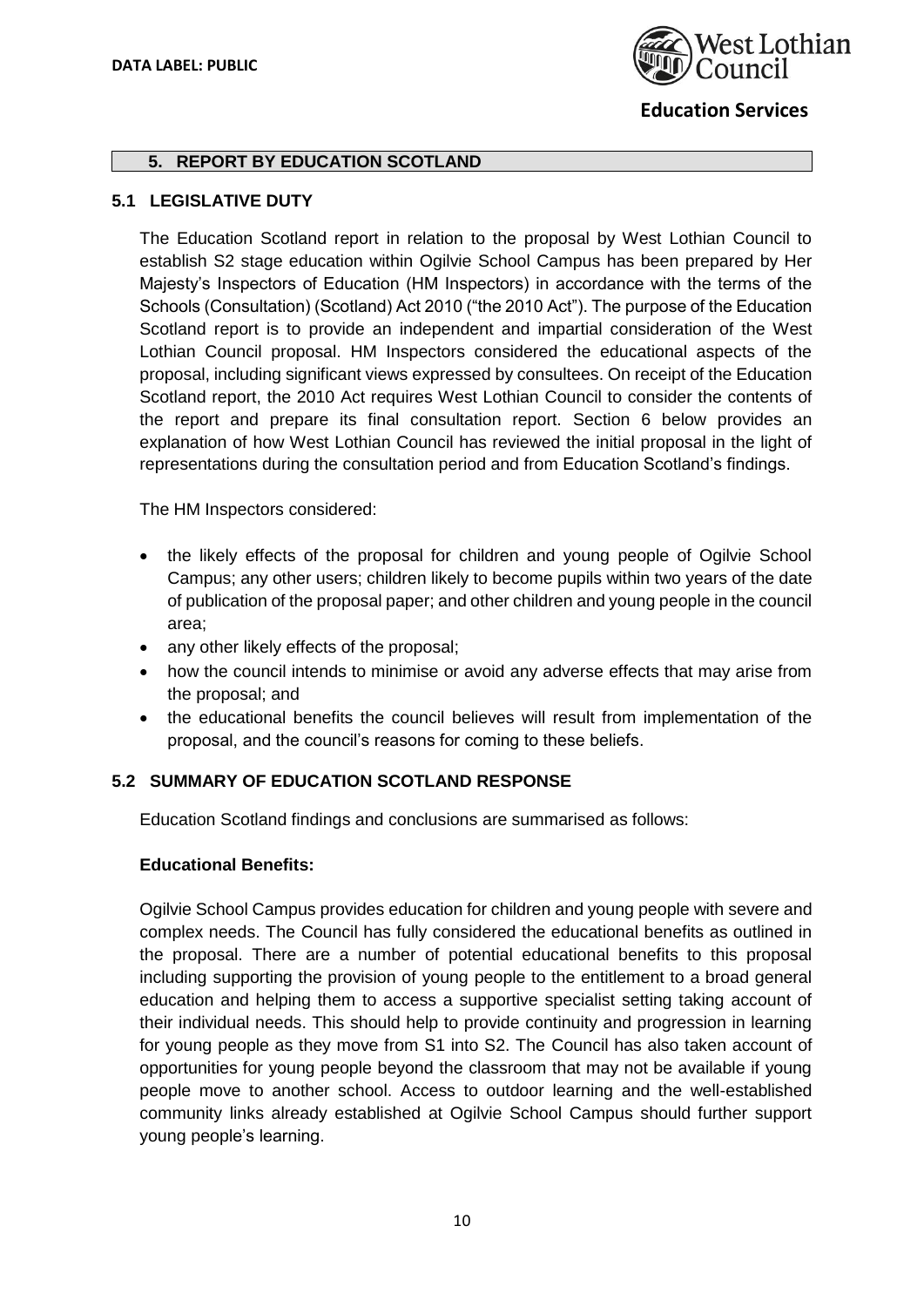

The proposed introduction of S2 stage education at Ogilvie School Campus should help enhance the arrangements already in place for current S1 pupils. This should support their ongoing care and learning as they progress through the school.

### **Summary**:

HM Inspectors consider that, overall, there is a strong case for West Lothian Council to move to establish the provision of education for S2 pupils at Ogilvie School Campus. The learning and care needs of young people will continue to be provided in a familiar setting as they move through the school. The proposal is clearly based on the educational benefits for the pupils and their families.

The Education Scotland report can be read in full in Appendix C to this report.

### **6. COUNCIL OFFICER REVIEW AND RECOMMENDATION**

### **6.1 REVIEW OF PROPOSAL**

Feedback from consultee submissions and the report from Education Scotland have been analysed in order that any issues highlighted were given cognisance and responded to. As a result of this analysis officers conclude the undernoted factors:

### Identified Key Benefits

- the educational benefits for those children and young people who have been assessed as having severe and complex needs currently attending Ogilvie School Campus and those who may attend in the future:
	- $\circ$  individualised learning taking due regard to the 7 key principles of Curriculum for Excellence – Challenge and Enjoyment, Breadth, Progression, Depth, Personalisation and Choice, Coherence, Relevance
	- o breadth of curriculum that will afford opportunities for exercising responsible personal choice as pupils move from the primary experience to secondary phase education
	- $\circ$  education provision at Ogilvie School Campus will encourage pupils to build skills and strategies to help them cope with social and personal relationships, thus enabling them to interact as fully as possible with their mainstream peers and the outside world
	- $\circ$  through meaningful real-life activities pupils will see how the context of their learning matters in their lives
	- $\circ$  all-through special schooling can serve to mitigate any adverse factors related to transition from primary to secondary stage education and improve the ability to cope with change throughout the educational pathway
	- $\circ$  school accommodation both internal and external that will incorporate all the required functions for delivery of primary and secondary phase education in a personalised environment and will promote accessible, inclusive learning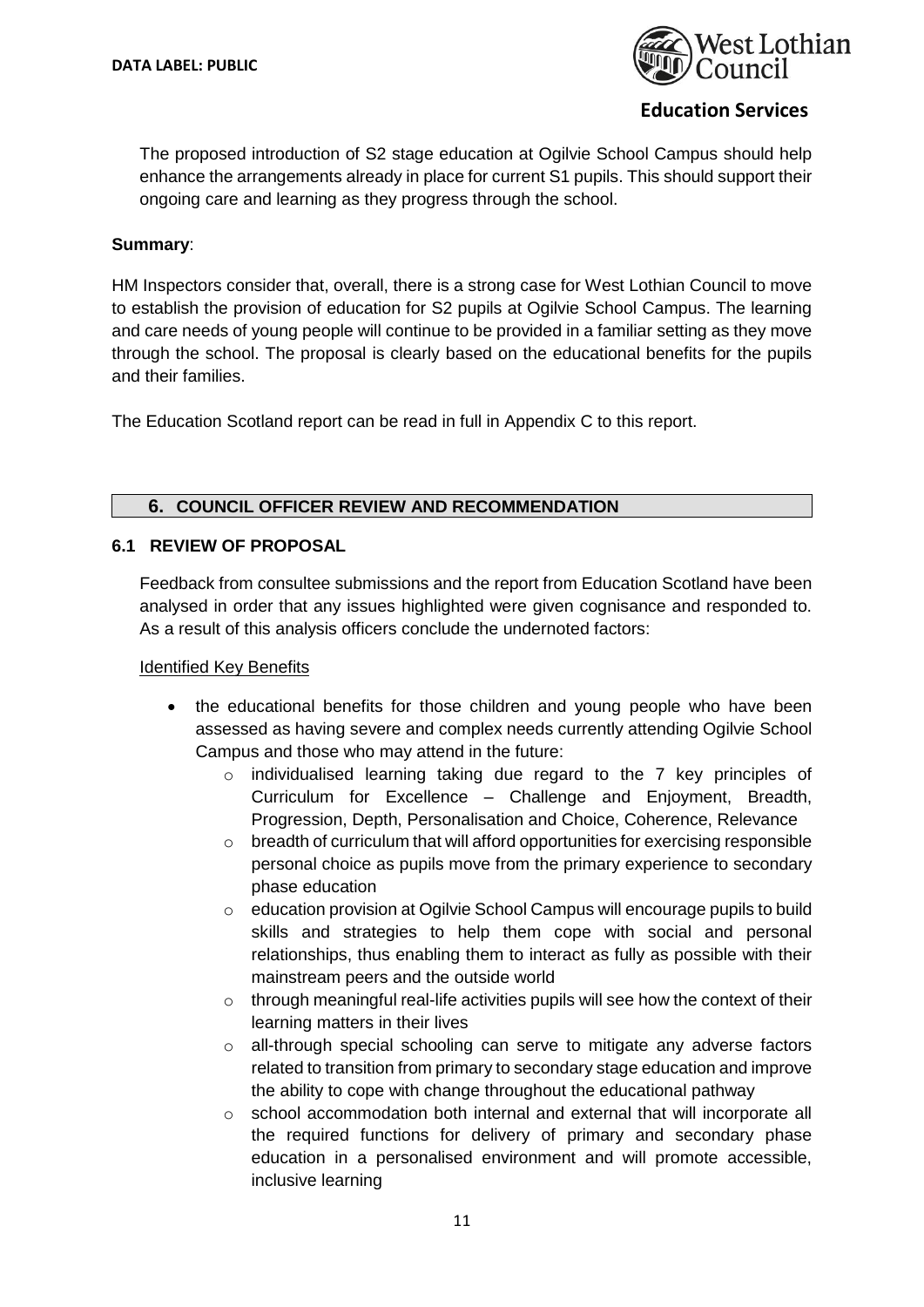

- West Lothian Council making efficient and effective use of resources by addressing the increase in demand for placement of children and young people with severe and complex needs
- West Lothian Council commitment to best value by maintaining regard to existing property asset performance, quality and cost implications and delivery of a modern, well-equipped specialist provision

### Identified Consideration

In taking forward this proposal, West Lothian Council will ensure ongoing communication with stakeholders in relation to the practical elements of introducing S2 stage education at Ogilvie School Campus.

### **6.2 RECOMMENDATION**

With regard to the 2010 Act and having considered all of the information received during the consultation process, officers of West Lothian Council are satisfied that no comments have been received which would have caused them to review the merits of the proposal to establish S2 stage education within Ogilvie School Campus.

Based on these findings, it is recommended that West Lothian Council Education Executive agree to implement the proposal to establish S2 stage education at Ogilvie School Campus,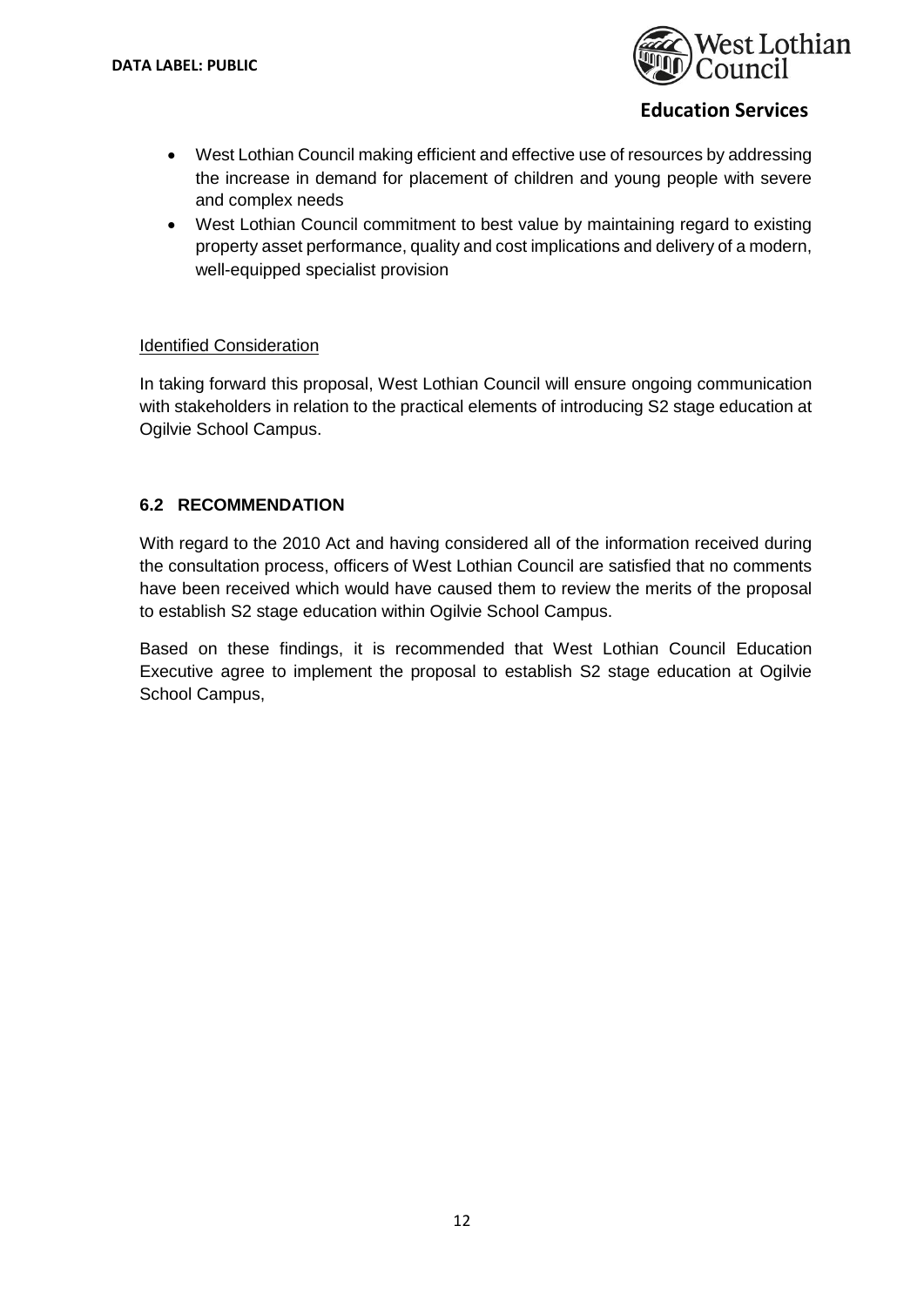

### **Appendix A**

West Lothian Civic Centre Howden South Road Livingston West Lothian EH54 6FF **Contact: James Cameron** Tel 01506 281680

24 February 2020

Dear Consultee

E-mail: james.cameron@westlothian.gov.uk

West Lothian Council Education Services

Proposal to Introduce S2 Stage Education at Ogilvie School Campus

West Lothian Council's Education Executive authorised, at its meeting on 21 January 2020, West Lothian Council's Education Services to commence statutory consultation on the introduction of S2 stage education within Ogilvie School Campus, Livingston.

The consultation document outlining the proposal is available online from 24 February 2020 on the following webpage: [http://www.westlothian.gov.uk/ogilvie-school-campus-S2](http://www.westlothian.gov.uk/ogilvie-school-campus-S2-consultation) **[consultation](http://www.westlothian.gov.uk/ogilvie-school-campus-S2-consultation)** 

Hard copies of the consultation document are also available for uplift from the Civic Centre, Howden South Road, Livingston, EH54 6FF or can be requested in writing from:

Melanie Laurie, Project Officer, West Lothian Council Education Services, Civic Centre,

Howden South Road, Livingston, EH54 6FF.

The consultation period is from 24 February 2020 until Friday 3 April 2020.

A public meeting to discuss the consultation document will be held at:

• Ogilvie School Campus on Wednesday 18 March 2020, 6.30pm-8.00pm.

You are also invited to submit your comments on the consultation in writing to Melanie Laurie at the above address or by e-mail to **Education.Consultation@westlothian.gov.uk** 

For written representations to be considered they must be received no later than 5pm on Friday 3 April 2020.

A decision on the proposal is planned to be made in June 2020 by the Council's Education Executive. This decision will be based on feedback offered by stakeholders during the consultation process and from feedback received from Education Scotland.

Yours sincerely

James Cameron Head of Education (Learning, Policy and Resources)

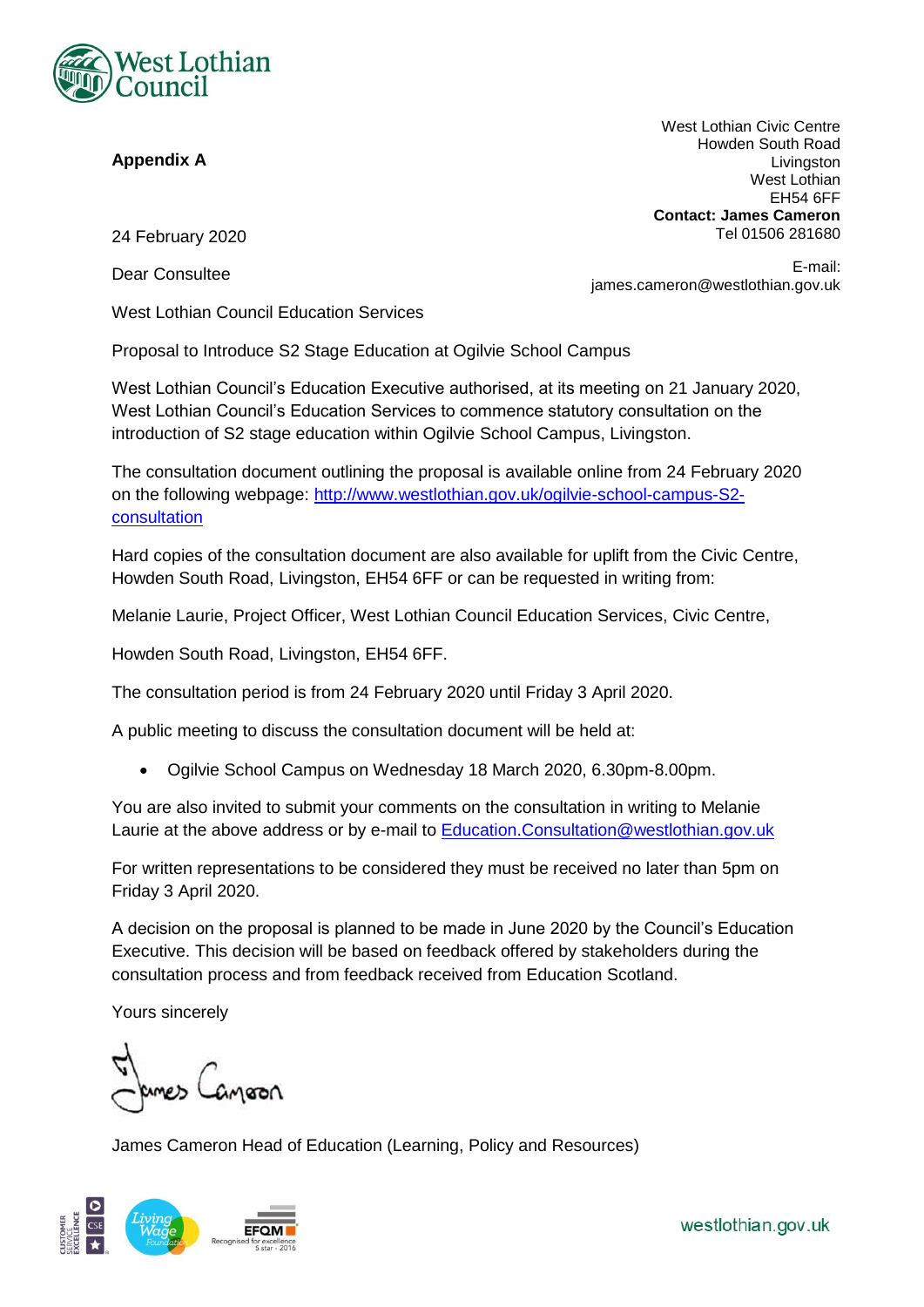**Appendix B**

**DATA LABEL: PUBLIC** 

# **WEST LOTHIAN COUNCIL, EDUCATION SERVICES**

# **ESTABLISHMENT OF S2 STAGE EDUCATION WITHIN OGILVIE SCHOOL CAMPUS, LIVINGSTON**

# **CONSULTATION DOCUMENT February 2020**

**SECTION 1: Purpose of this Document SECTION 2: The Proposal SECTION 3: The Educational Benefit Statement SECTION 4: Integrated Impact Assessment SECTION 5: Consultation Process and How to Have Your Say**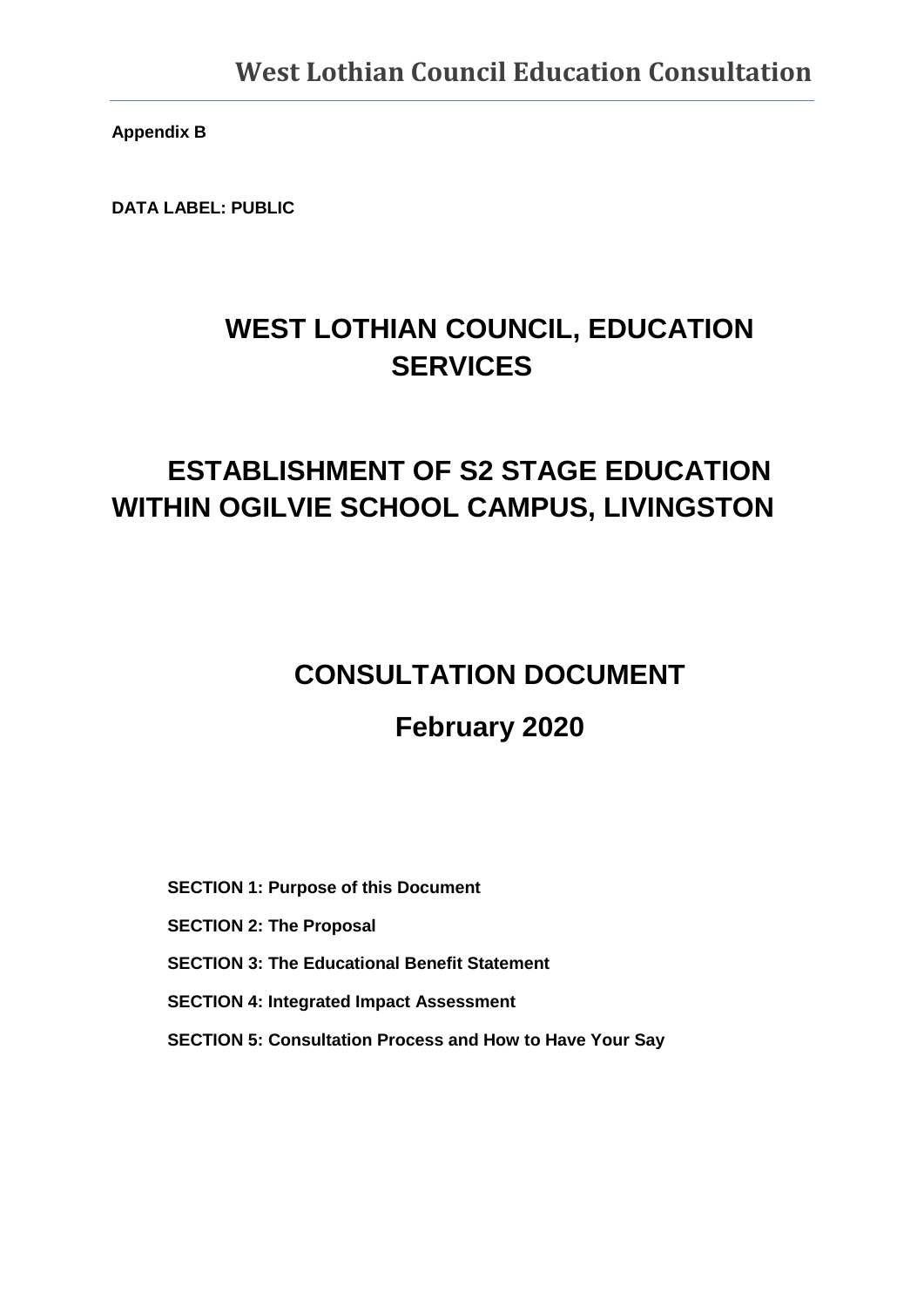## **SECTION 1: PURPOSE OF THE DOCUMENT**

The purpose of this document is to give information on:

- West Lothian Council's proposal to establish S2 stage education within Ogilvie School Campus as part of the Council's continuing commitment to ensure equitable, quality and sustainable provision for pupils with additional support needs;
- the educational benefits to be gained through the implementation of this proposal; and
- how you can give your views and take part in the consultation process.

West Lothian Council believes that thorough and effective consultation will support better outcomes for pupils and their families and will enable the vast majority of pupils with severe and complex needs to be educated within West Lothian with tailored support to meet their needs.

Public consultations are necessary when a local authority is proposing to make a change to the school estate, in this instance, the opening of a new stage in a school. To carry out a public consultation the Council requires to follow the statutory guidance outlined in the Schools (Consultation) (Scotland) Act 2010. With this in mind, this document is further organised into the following sections:

**Section 2** details the proposal, and gives the background and rationale to the proposal.

**Section 3** contains the educational benefits statement in relation to the proposal and provides an assessment of the effects of this proposal on the children/young people and their families of the affected school.

**Section 4** provides information on the Integrated Impact Assessment undertaken in reference to the proposal. An Integrated Impact Assessment (IIA)) is undertaken to ensure that the Council meets its statutory requirement to assess policies and practices and ensure that they meet the legislative requirements in relation to its equality, human rights and socioeconomic obligations.

**Section 5** details how West Lothian Council has organised the consultation process to meet the requirements of the legislation, and how you can take part and give your views.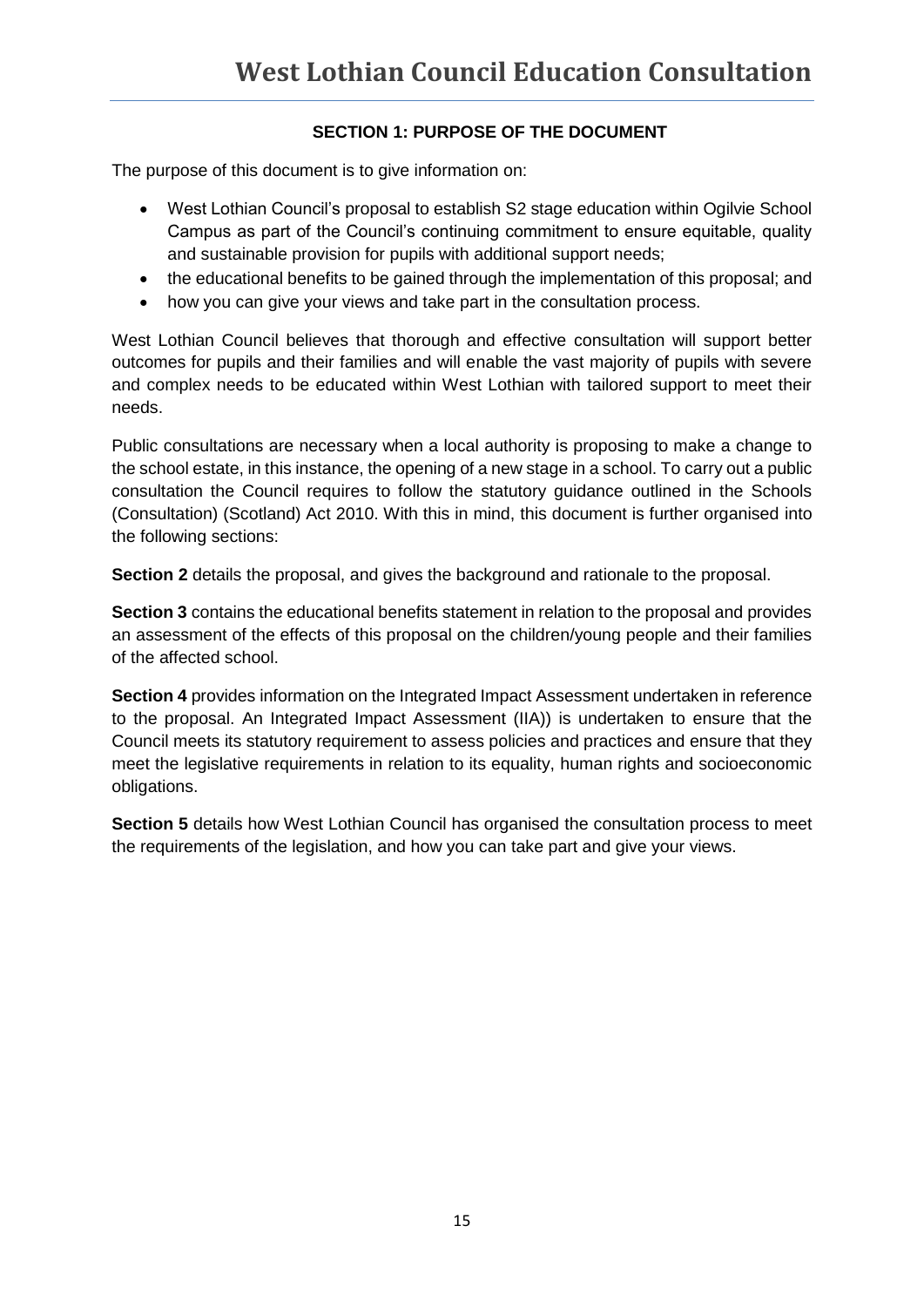### **SECTION 2: PROPOSAL AND BACKGROUND TO THE PROPOSAL**

### **2.1 THE PROPOSAL - TO ESTABLISH S2 SECONDARY STAGE EDUCATION AT OGILVIE SCHOOL CAMPUS**

West Lothian Council is committed to the delivery of secondary stage education within Ogilvie School Campus creating an education provision that ensures equitable, quality and sustainable education for pupils with severe and complex needs.

The introduction of S2 education at Ogilvie School Campus allows seamless progression through secondary education within an environment that fully supports the individual needs of the pupil and continues to offer opportunity to achieve across all curricular areas, develop skills, attributes and capabilities in secondary education based courses.

This current proposal, if agreed and implemented, would result in Ogilvie School Campus providing S2 stage education commencing August 2020.

Moving forward, the Council's vision is to introduce all secondary stages of secondary education within Ogilvie School Campus on a phased basis in line with existing pupil transition requirements ensuring provision of all S1-S6 secondary stage cohorts by August 2024.

### **2.2 BACKGROUND TO THE PROPOSAL**

West Lothian Council Education Executive, at its meeting on 26 February 2019, approved Education Services proposal to introduce secondary stage education at Ogilvie School Campus creating an all-through (5-18) education establishment.

This proposal detailed introduction of year stages on a phased basis in line with primary (P7) to secondary (S1) transition requirements, with the initial introduction of S1 stage commencing in August 2019 when existing P7 pupils had completed their primary education and required to transition to secondary education.

Statutory guidelines state a formal consultation is required for any proposal to establish a new year stage in a school. To this regard, Statutory Consultation is required to propose establishment of S2 year stage at Ogilvie School Campus commencing in August 2020. Adopting this proposed approach allows the 2019/20 S1 cohort within Ogilvie School Campus to progress to S2 stage education at their existing school.

### **2.3 ADMISSION CRITERIA**

There will be no amendment to criteria for admission to specialist provision in West Lothian as a result of this consultation exercise.

Admission will continue to be in accordance with West Lothian Council's current admission arrangements for specialist provision, details of which are available via the attached link:

[West Lothian Council Admission to Specialist Provision Policy](https://www.westlothian.gov.uk/media/9292/Admission-to-Specialist-Provision---Procedure/pdf/Admission_to_Specialist_Provision_-_Procedure.pdf)

The primary and secondary provision at Ogilvie School Campus will be available to meet the needs of pupils across West Lothian who have been assessed as having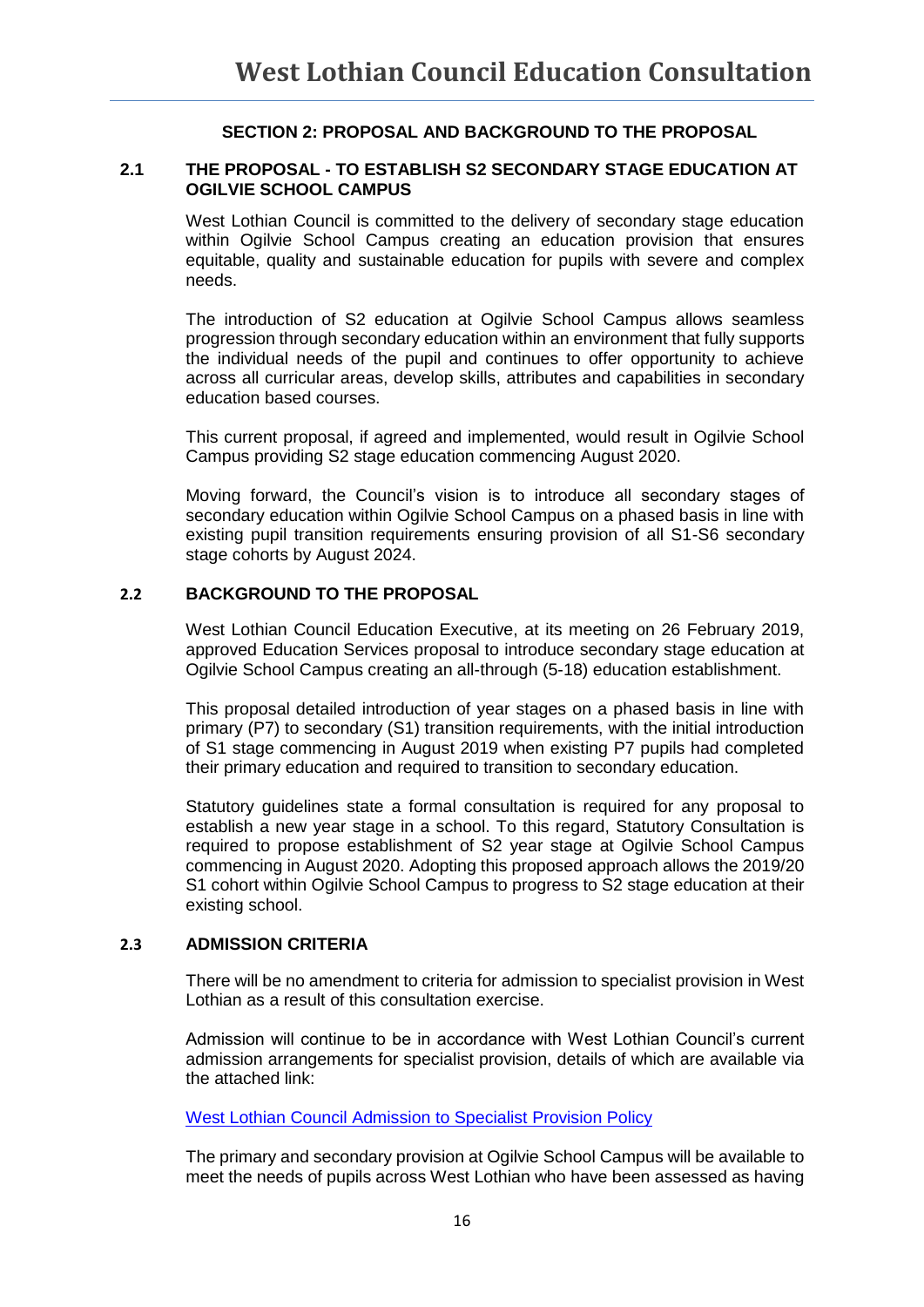severe and complex needs and requiring significant additional support to access the curriculum in alternative provision to their mainstream school environment.

### **2.4 NON-DENOMINATIONAL EDUCATION PROVISIONS**

All specialist education establishments in West Lothian are non-denominational therefore the provisions offered to children and young people at Ogilvie School Campus are not affiliated to a particular religious denomination.

### **SECTION 3: THE EDUCATIONAL BENEFIT STATEMENT**

The specific educational benefits of the proposal are outlined below in terms of the following:

- 3.1 Curriculum for Excellence
- 3.2 Transition
- 3.3 Transport
- 3.4 Mainstream Links
- 3.5 School Management
- 3.6 Staff Teams
- 3.7 Accommodation
- 3.8 School Grounds/ Outdoor Learning
- 3.9 Playground
- 3.10 Community Links
- 3.11 Mentoring and Buddying
- 3.12 Benefits for Any Other School Users

### **3.1 CURRICULUM FOR EXCELLENCE**

Curriculum for Excellence is the national curriculum of experiences and outcomes for all pupils, 3 – 18 years. The national guidance from Education Scotland encourages education authorities to ensure that each school's curriculum is designed on 7 key principles:

- Challenge and enjoyment
- Breadth
- Progression
- Depth
- Personalisation and choice
- Coherence
	- Relevance

The key educational benefits of the proposal in relation to Curriculum for Excellence are stated below with a specific focus on the 7 principles:

The curriculum for pupils with severe and complex needs is based on the same principles as all educational establishments across West Lothian. Design of the curriculum, taking cognisance of these principles, will depend on the nature and complexity of the needs of the children and young people. Progression can be achieved through a well-planned, joint and individualised learning programme. In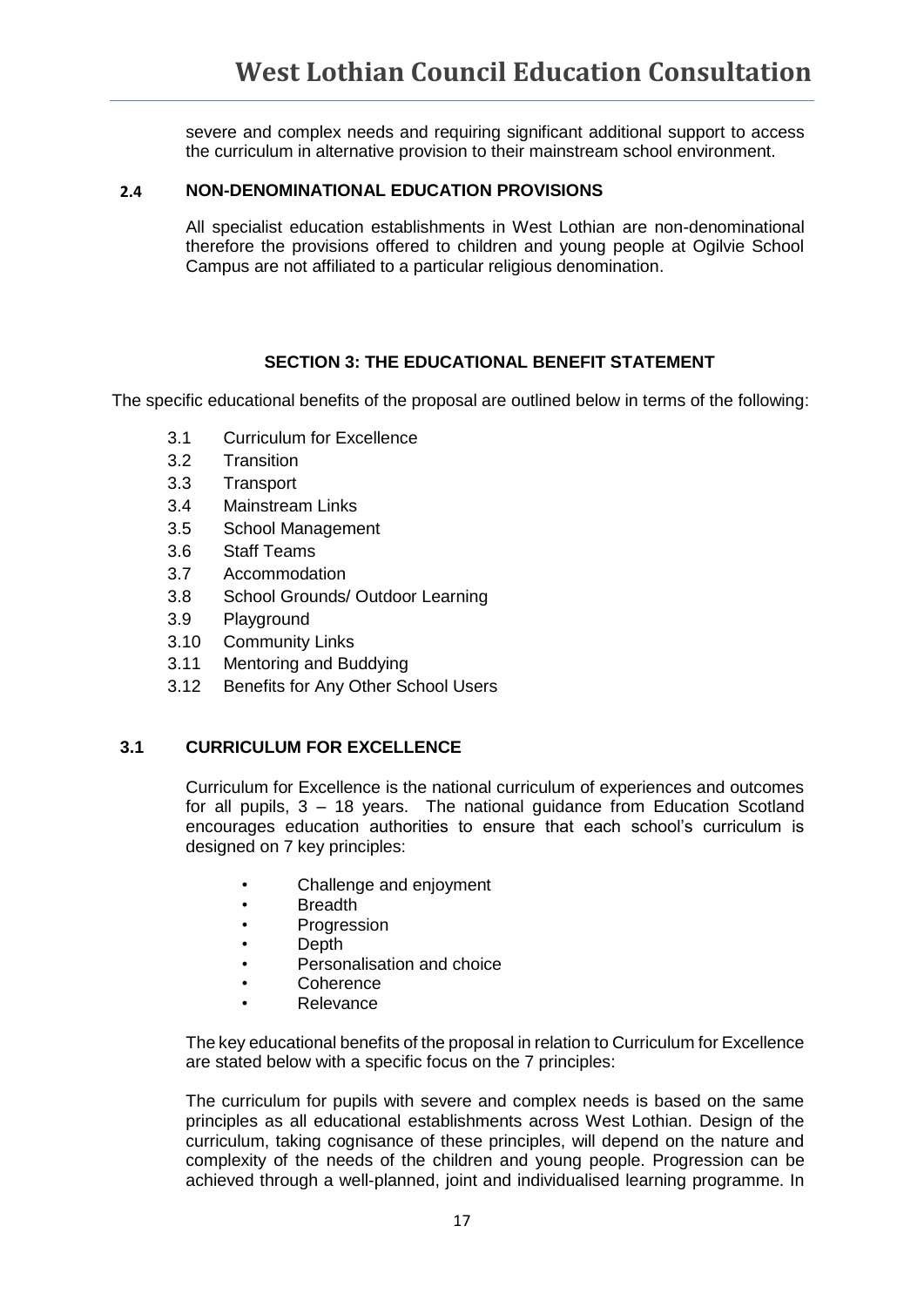Ogilvie School Campus, staff will develop and refresh the curriculum on a regular basis and manage curriculum change and innovation to improve the range and quality of experiences and outcomes for children and young people and ensure delivery of curriculum entitlements.

The proposed establishment of S2 secondary stage education for pupils with severe and complex needs within Ogilvie School Campus will enhance full and progressive participation in the curriculum and will support a clear strategy to provide entitlement to a broad general education. Location in Ogilvie School Campus will enhance access for pupils (both current and future) to a balanced curriculum that provides the best possible learning opportunities and experiences and will enable pupils to enjoy their education within a supportive specialist setting and develop positive attitudes towards learning.

Good relationships and positive behaviour are key to the delivery of Curriculum for Excellence and pupils will be supported in this by experienced specialist teaching and non-teaching staff.

As pupils move through their secondary education at Ogilvie School Campus the breadth of curriculum offered will afford opportunities for exercising responsible personal choice. This includes opportunities for achievement and celebration of success.

Through meaningful real life activities in Ogilvie School Campus and within the local community such as cooking, shopping and visits to local amenities, pupils will see that what they are learning matters in their lives.

By focusing on the above concepts, Ogilvie School Campus can provide the highest quality of individualised learning and teaching experiences that enable young people to thrive and achieve in their education.

### **3.2 TRANSITION**

West Lothian Council Education Services is committed to the delivery of secondary stage education within Ogilvie School Campus.

It is proposed secondary year stages will be introduced on a phased basis in line with existing pupil transition requirements. The proposed phasing approach will culminate in delivery of an all-through (5-18 years) (P1-S6) school for August 2024.

A key benefit of the all-through school approach is that Ogilvie School Campus will continue to adopt individualised transition programmes ensuring movement between year stages is a positive and seamless process for the children and young people involved.

Furthermore, pupils at Ogilvie School Campus will benefit from having opportunity to continue their educational pathway in a supportive and familiar setting with minimal disruption.

### **3.3 TRANSPORT**

The school transport provisions currently in place for pupils attending Ogilvie School Campus will remain. No alterations to existing entitlements and schedule of provisions are anticipated as a result of the proposal. All transport provisions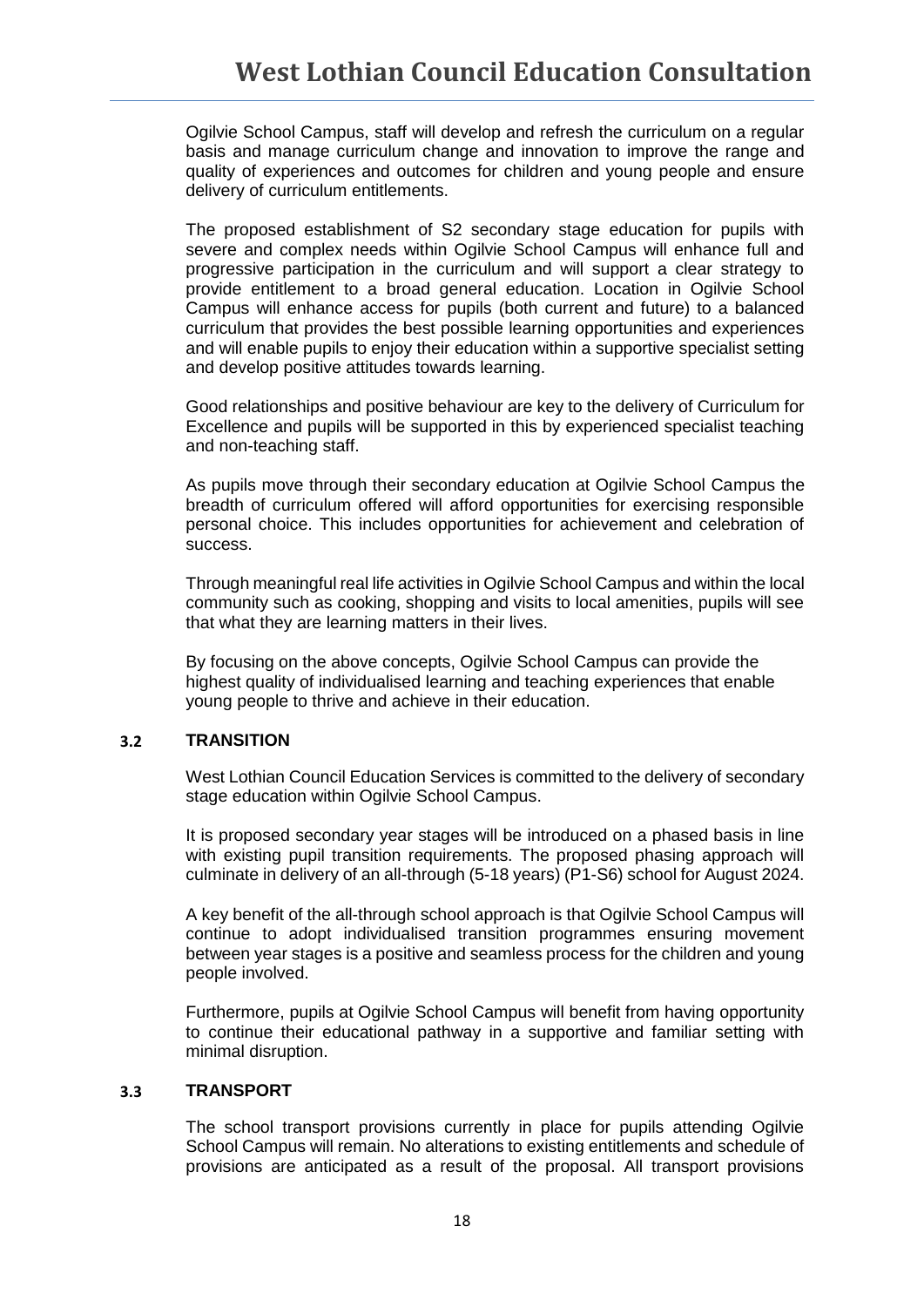offered will continue to be in conjunction with West Lothian Council's policy on transport:

West Lothian Council [Transport Policy Additional Support Needs Provisions](https://www.westlothian.gov.uk/media/2246/Transport-to-and-from-School---Special-Needs/pdf/Transport_to_and_from_School_-_Special_Needs.pdf)

### **3.4 MAINSTREAM LINKS**

The Standards in Scotland's Schools etc. Act 2000 indicates that education authorities should provide education to school age children within mainstream settings, unless certain exceptions apply such as where a mainstream school would not be suited to the ability or aptitude of the child.

Within Ogilvie School Campus pupils build skills and strategies to help them cope with social and personal relationships, thus enabling them to interact as fully as possible with their mainstream peers and the outside world.

Strong partnerships between West Lothian Council and outside agencies are helping continue to improve and increase appropriate choices and challenges for the pupils of Ogilvie School Campus with effective procedures and initiatives helping pupils move on from school successfully.

The proposal for establishment of S2 stage education within Ogilvie School Campus will enable Education Services to build upon, and to further embed, the positive approaches to relationships, attainment and achievement already developed within the existing year stages at Ogilvie School Campus. The children will be encouraged to become involved in as many aspects of secondary school life as is possible to develop ownership of their learning and to become full members of the school community. The proposal details in this document aims to increase opportunities for providing a balance between the equally important elements of academic attainment and social development.

Links with neighbouring mainstream primary and secondary schools will continue. This integration with mainstream schools will however only take place when timings are appropriate and convenient to all establishments involved and after full consultation with all parent/carers.

Opportunities for inclusion through proximity to a mainstream location can create a positive school ethos based on mutual respect.

Where pupils with severe and complex needs feel included and respected they are more likely to develop self-confidence, resilience and positive views about themselves and others.

### **3.5 SCHOOL MANAGEMENT**

Should the proposal be agreed and implemented, the establishment of S2 secondary stage of education within Ogilvie School Campus (in addition to the existing S1 and primary stages) will be managed by the schools current Head Teacher who will have responsibility for the day-to-day operational management of the school.

### **3.6 STAFF TEAMS**

An effective staff team will be in place to ensure that the learning and care needs of the children and young people at Ogilvie School Campus are fully met. Teachers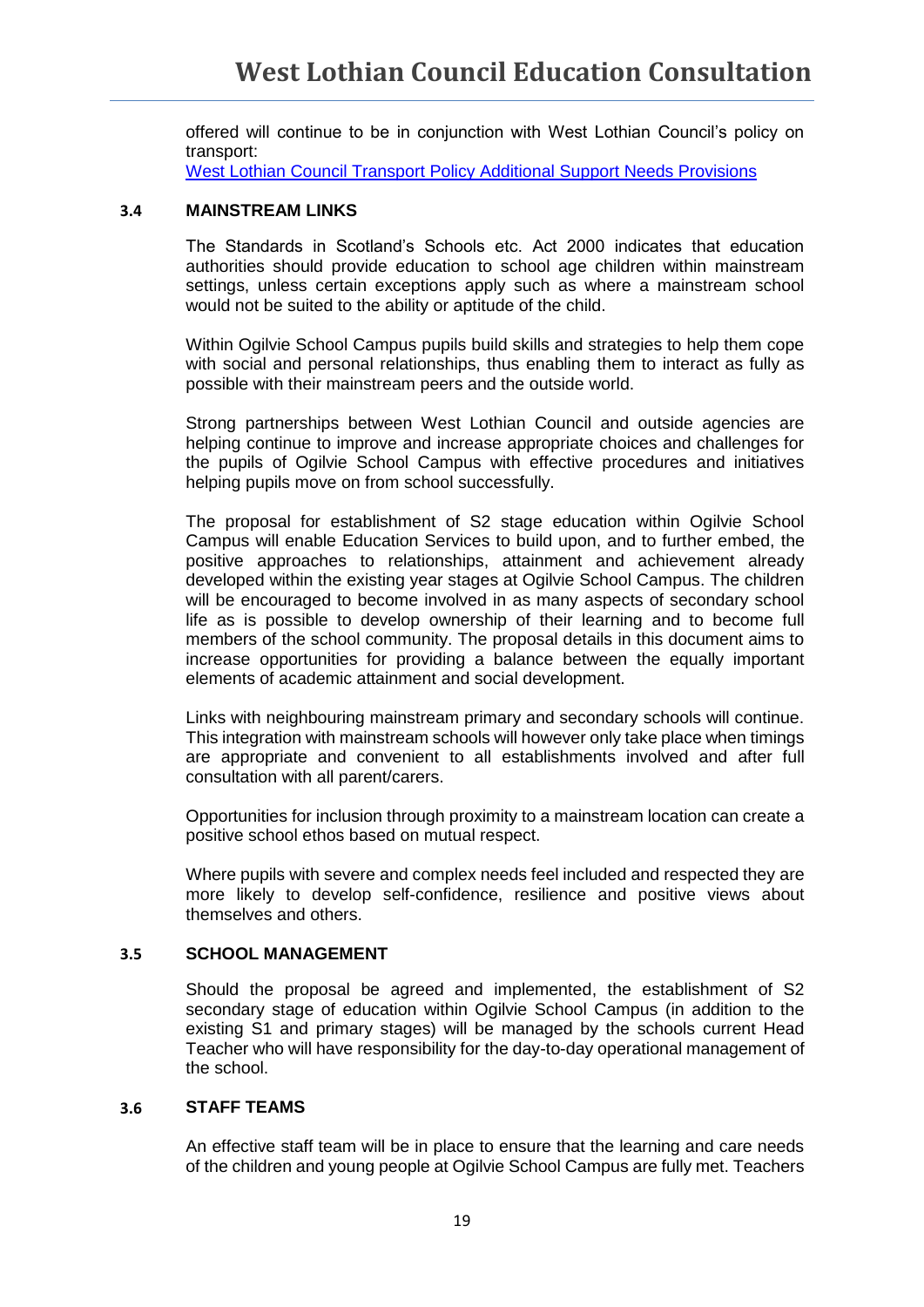and support staff will continue to work together to meet the needs of pupils and to help them to learn.

It is not anticipated that there would be implications for any staff currently employed at Ogilvie School Campus as a result of the proposal to introduce S2 stage education. Current staffing levels would be maintained or enhanced to meet the needs of children and young people appropriately. Support staff and specialist staff of music, art and drama, PE would remain in the staffing structure.

All staffing arrangements will continue to be consistent with West Lothian Council's local agreements.

The proposed establishment of further stages of secondary education within Ogilvie School Campus with staff who know the pupils well will help develop the pupils' confidence and social skills and will support effective transition planning at key transition stages.

Agencies and partners will continue to work closely together to support and inform the planning process for learners. This involves a range of agencies and staff to meet the individual needs of each child. These include:

- Educational Psychology
- School Community Paediatrician
- School Nurse
- Speech and Language Therapy<br>• Physiotherapy
- **Physiotherapy**
- Occupational Therapy

The proposed introduction of S2 stage education at Ogilvie School Campus will see the continuation of a stable and unified team of specialist staff and learning support assistants working closely with professionals from NHS Lothian, Social Policy and family services. This collaboration aims to further improve the standards of care provided for pupils with severe and complex needs. For many of the children and young people at Ogilvie School Campus the continuum of care and support is more important than the chronological age of the pupil and there are obvious advantages in prolonging the relationships, in to secondary education, between teachers and other adults with support roles. This continuity enables more positive relationships among school staff and stronger links with parents and the local community. Families and their children can maintain relationships with the school and other agencies and professionals, and parents can become more involved and remain better informed.

### **3.7 ACCOMMODATION**

West Lothian Council believe that the needs of primary and secondary pupils with severe and complex needs are best met in a single integrated provision in a facility designed to support the severe and complex nature of their needs.

The present and future accommodation within Ogilvie School Campus will promote accessible, inclusive learning.

Ogilvie School Campus is in a strong position to become a primary through to secondary specialist school providing for pupils aged 5 years to 18 years as the benefits of this building already include: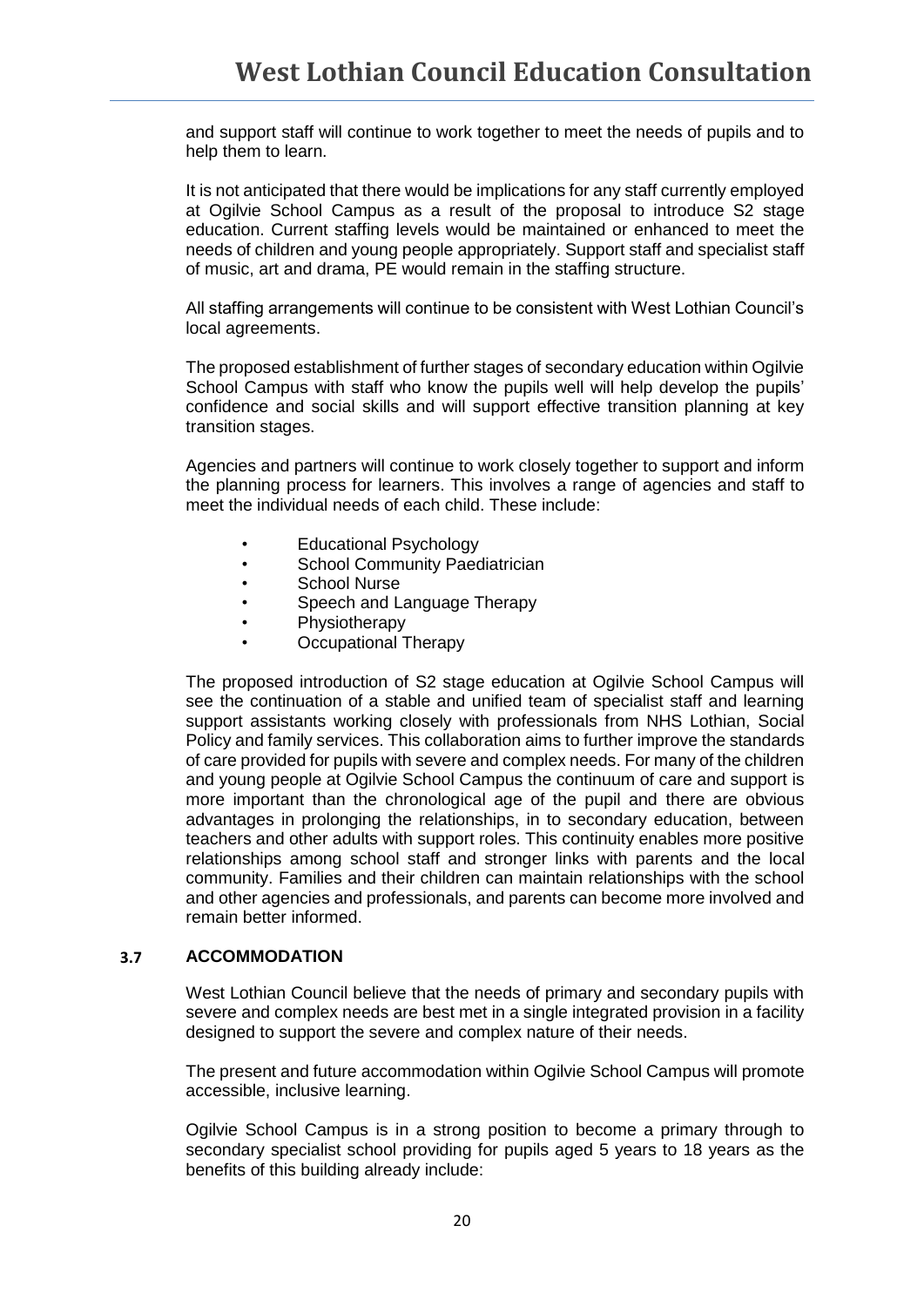- Compliant with the Council's obligations under the Equality Act 2010
- Automatic doors
- Structured play room/GP room
- Play room- therapeutic and structured play
- Soft play room
- Sensory room
- Resource room
- Early years play area
- Meeting rooms
- Flexible working areas for children

Ogilvie School Campus is currently being modified and developed as a primary through to secondary school for pupils aged 5 to 18 years.

### **3.8 OUTDOOR LEARNING**

For pupils with severe and complex needs, outdoor learning is an integral feature of their education. On a programmed basis, pupils will continue to be given regular opportunities to take their education outdoors into the local countryside and further afield.

There will be opportunities for spontaneous, planned and purposeful activities, use of the outdoors to develop literacy and numeracy, health and wellbeing and active outdoor learning. This will have a positive impact on the learning environment for pupils. Acquired skills can be applied in real life contexts.

The school grounds offer ample scope for development of the outdoor classroom. This will continue to have a positive impact on the learning environment for Ogilvie School Campus pupils and will support the development of good relationships and positive behaviour, not only in the classroom, but also outdoors and in the wider community.

Within Ogilvie School Campus the outdoor classroom is already used to support interdisciplinary learning, map reading skills, development of gross and fine motor skills, PE, Science, literacy and numeracy across the curriculum, weather experiments, charity events, project and graph work. Should the proposal be agreed these learning episodes would be further built upon in the secondary phase of the young person's education.

### **3.9 PLAYGROUND**

Ogilvie School Campus currently benefits from spacious outdoor space for the promotion of health and wellbeing. The outdoor play area already provides a safe and secure social space for more independent pupils in addition to pupils who require a higher level of support.

The playground will continue to promote social interaction and health and wellbeing and in order to maximise the opportunities for health promotion, all available space will be well utilised, with playground space being promoted, as appropriate, as an extension to the formal classroom.

The playground benefits from a secure fence which ensures that the playground is safe and secure for the pupils undertaking outdoor breaks and activities. Fencing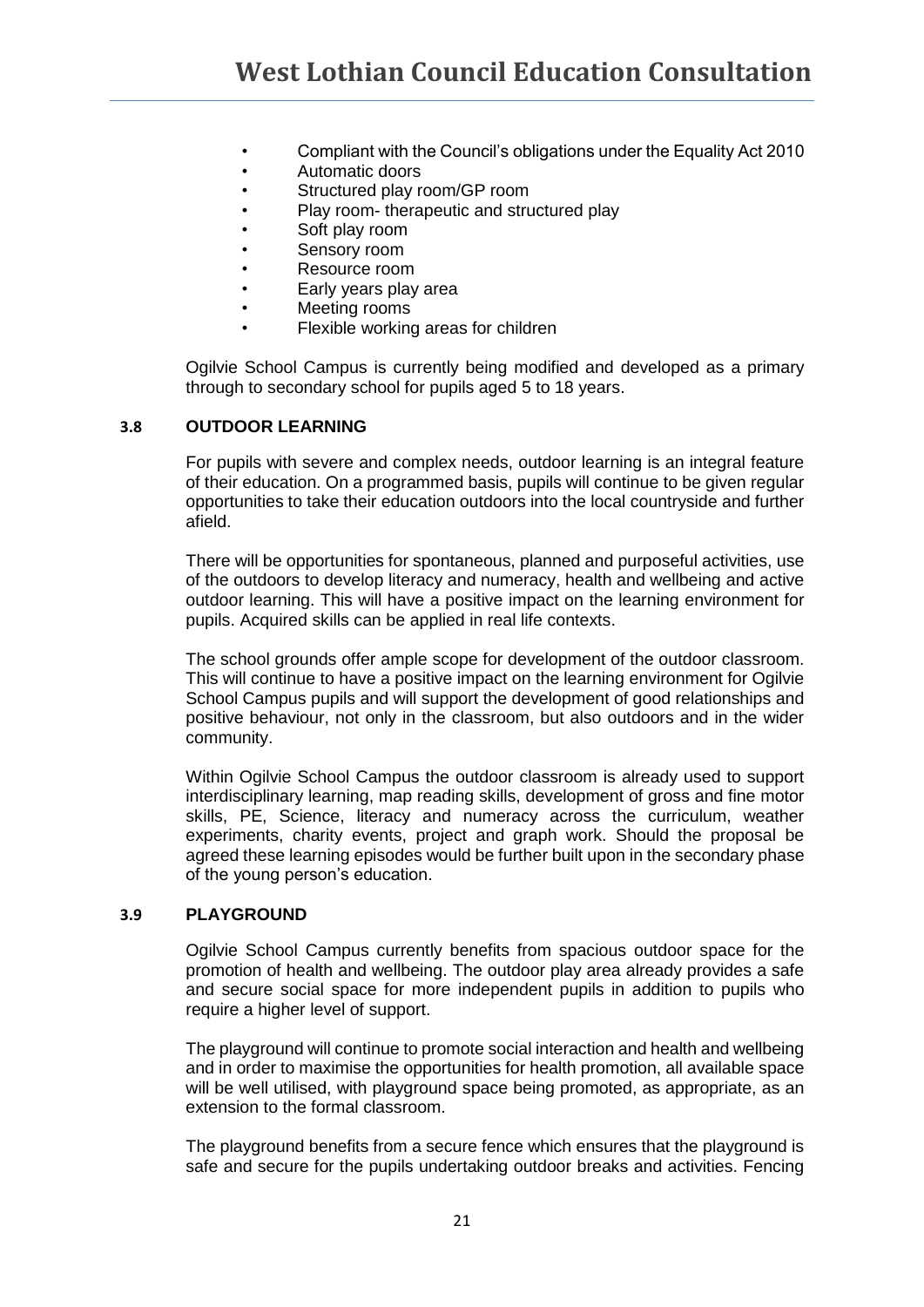also ensures out of hours, school security and reduces instances of vandalism for the school.

Multi Use Games Area (MUGA) can be accessed directly from the school and the playground. MUGA facilitates access to PE entitlements, increases opportunities for social inclusion, supports quality PE which meets the needs and talents of all, supports improvements in the PE curriculum, improves levels of participation, opportunities for learning out with the formal curriculum, experience positive aspects of healthy living and activity. To ensure pupil safety and security the MUGA is fully enclosed and benefits from line markings for a range of sports and games.

In addition to playground fixtures and fittings there is be a range of portable play equipment and games that pupils will be responsible for taking care of setting up on a daily basis, within a programme of pupil responsibilities.

Pupils who attend Ogilvie School Campus have a range of playground facilities including:

- multi use sports area- MUGA
- soft top-area which promotes taking indoor learning outside (experiential learning- needs appropriate sand pit, musical instruments, gross and fine motor play equipment, role play)
- playground with trim track area
- pagoda structure for outdoor learning
- bottle greenhouse
- wide range of age and stage appropriate playground equipment

Planned playground improvements at Ogilvie School Campus will create safe, spacious areas to deliver a variety of activities in relation to both primary and secondary aged pupils.

### **3.10 COMMUNITY LINKS**

Community links facilitates the promotion of a wide range of skills, provides opportunities for new skills to be applied in real life contexts and enables learning to take place in the outside world as well as in in the formal classroom.

A wide range of community links is available in the vicinity of Ogilvie School Campus. The existing strong community links will be built upon further as the children get older and progress through the school.

The welcoming ethos of the community of Knightsridge is acknowledged and strong community links already exist between the community and local schools.

The establishment of additional secondary year stages within Ogilvie School Campus for pupils with severe and complex needs will enable pupils to further benefit from existing strong community links. Acquired skills will be practiced and applied in real life contexts.

Ogilvie School Campus has a wide range of existing strong community links including:

- Links with local mainstream primary and secondary schools
- Braid House Day Centre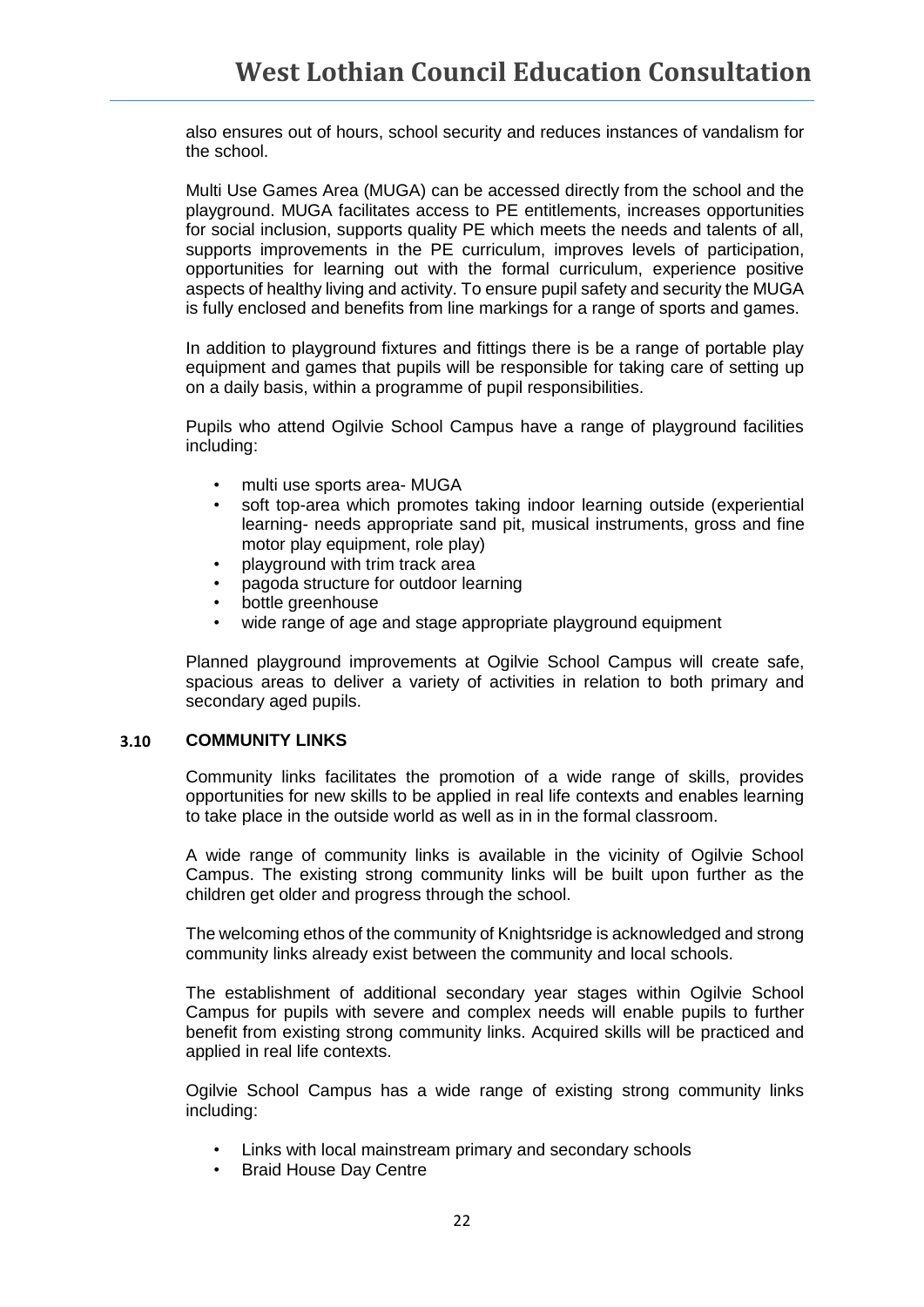- Deans Community High School Community Café
- Carmondean Library
- Horse Riding at Hopetoun House
- Swimming programme for all children at Deans Community High School
- The Vennie, shop, play park
- Community Skills Programme
- First Bus
- Business links- Pizza Express, Dobbies, Vue Cinema
- Morrison's Supermarket
- Post Office at Carmondean
- Community Police Officer
- Local church

The existing strong community links (many of which are within walking distance) shall remain and be further developed. For the pupils, this facilitates active involvement within communities where excellent support for pupils with additional support needs is acknowledged.

### **3.11 MENTORING AND BULLYING**

As the school evolves into a primary through to secondary specialist provision, activities within Ogilvie School Campus, and in the school playgrounds, will lend themselves well to the establishment of whole school buddying/mentoring programmes.

Such interaction between older and younger pupils provides valuable life skills links. As a result, a supportive ethos for younger pupils is provided and responsibility for older pupils developed.

The larger combined roll will afford the pupils opportunities to broaden their social circles.

### **3.12 BENEFITS FOR ANY OTHER SCHOOL USERS**

Changes to the proposed use of the accommodation at Ogilvie School Campus would not impact on any other parties.

There is no proposed change to arrangements for any other users of the educational establishment outlined in this proposal. Ogilvie School Campus is used for the sole purpose of education and there are no other users of the school facilities there would therefore be no impact on any community group or organisation.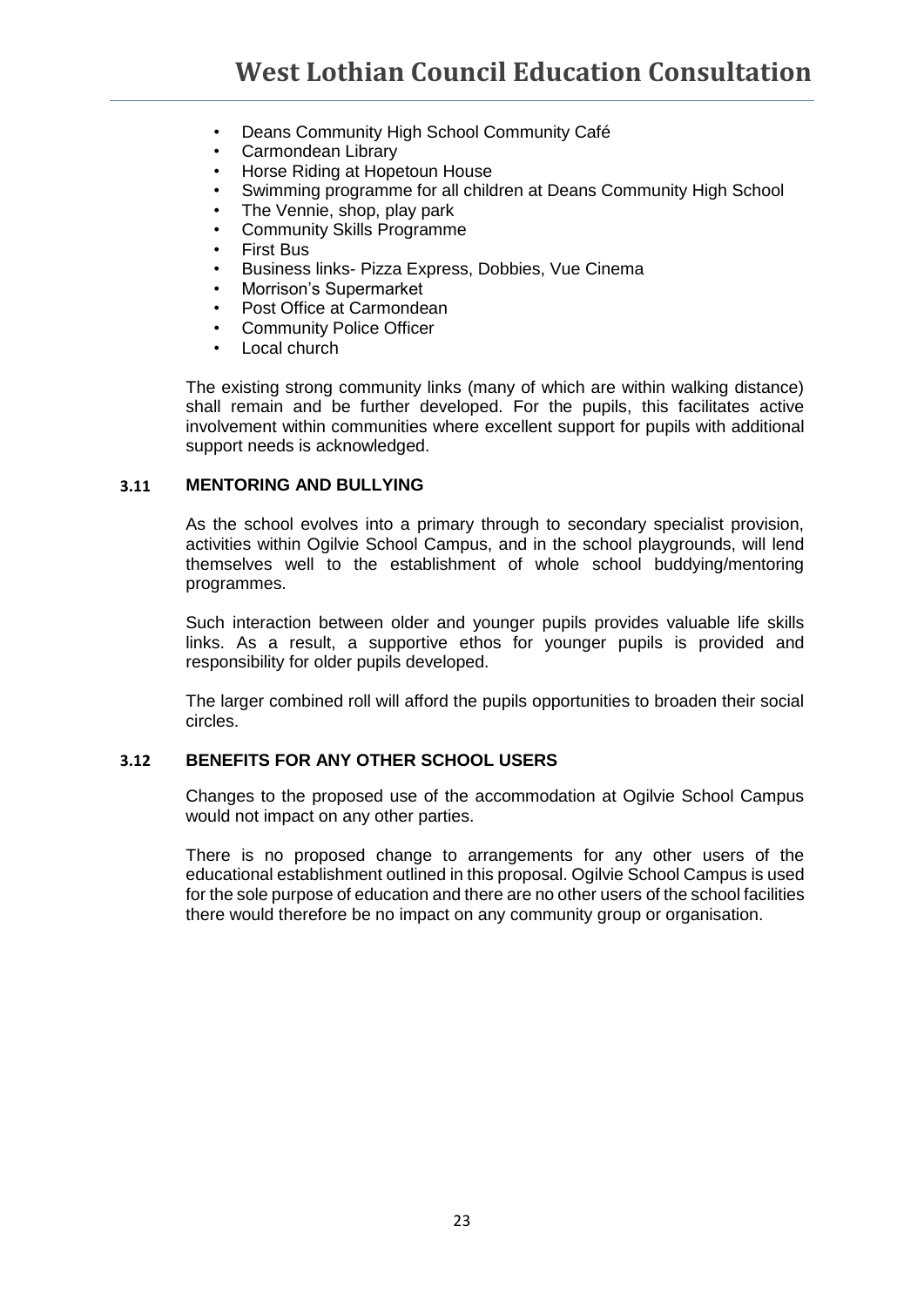### **SECTION 4: INTEGRATED IMPACT ASSESSMENT**

To meet statutory equality duties, the Council conducts an Integrated Impact Assessment (IIA) to critically assess policies and practices and ensure compliance with all legislative requirements.

The aim of an IIA is to examine policies and practices in a structured way taking account of equality, human rights and socioeconomic disadvantage (poverty) implications when making decisions, ensuring the impact within the community is recognised and addressed accordingly.

IIA screening is completed using the Council's Integrated Impact Assessment Toolkit and allows the Authority to recognise positive steps it can take to promote fairness and equality of opportunity for all.

As part of the consultation process the Council will consult with a wide range of stakeholders, staff, parents/carers and young people and will welcome and address comments on the IIA process.

The outcome of the Integrated Impact Assessment will inform the Report on the Outcome of Consultation.

### **SECTION 5: CONSULTATION PROCESS: HAVE YOUR SAY**

This section provides information on how West Lothian Council has organised the consultation process for the proposal contained within this document. It also provides information on how you can take part and give your views.

In terms of the Schools (Consultation) (Scotland) Act 2010, any proposal to establish new year stages of education in a school requires a formal consultation process.

The Schools (Consultation) (Scotland) Act 2010, as amended by the Children and Young People (Scotland) Act 2014, sets out the statutory consultation requirements.

The statutory consultees are prescribed as follows:

- the Parent Council or Combined Parent Council of any affected school
- the parents of the pupils at any affected school
- the parents of any children expected by the education authority to attend any affected school within two years of the date of publication of the proposal paper
- the pupils at any affected school (in so far as the education authority considers them to be of a suitable age and maturity)
- the staff (teaching and other) at any affected school
- any trade union which appears to the education authority to be representative of the persons mentioned in bullet point above
- the community council (if any)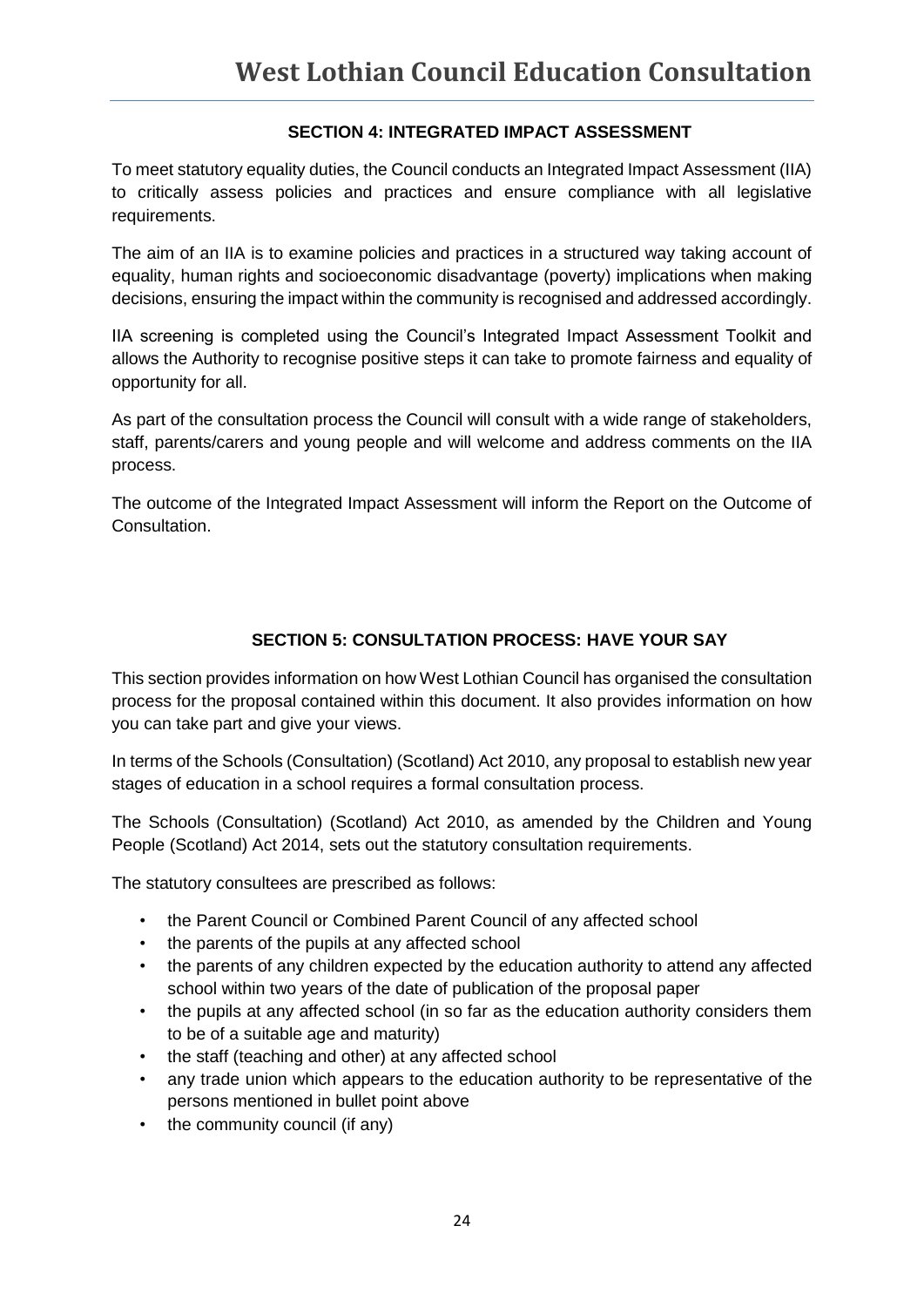- the community planning partnership (within the meaning of section 4(5) of the Community Empowerment (Scotland) Act 2015 for the area the local authority in which any affected school is situated.
- any other community planning partnership that the education authority considers relevant
- any other education authority that the education authority considers relevant
- any other users of any affected school that the education authority considers relevant
- in relation to any relevant proposal which affects a denominational school, the Church, Denominational Body or Scottish Hierarchy of the Roman Catholic Church

As stated in the terms of the Schools (Consultation) (Scotland) Act 2010 statutory consultation periods should last a minimum of six weeks continuous and incorporate a minimum of 30 school days (excluding school holidays). Therefore, the consultation period for this particular proposal will run from Monday 24 February 2020 until Friday 3 April 2020.

The consultation paper will be made available for reference electronically and in paper format.

A public meeting will be held in respect of the proposal at:

Ogilvie School Campus – Wednesday 18 March – 6.30pm-8.00pm.

This meeting will give interested parties a formal opportunity to express their views.

Representatives of the Council will be present at the meeting to outline the proposal, facilitate discussions and answer questions.

The Council website will contain information on the consultation. The web address is: [www.westlothian.gov.uk/ogilvie-school-campus-S2-consultation](file:///C:/Users/laurie.melanie/Desktop/www.westlothian.gov.uk/ogilvie-school-campus-S2-consultation)

During the consultation period any views on this proposal should be sent in writing to:

Melanie Laurie, Education Project Officer, Education Services, Civic Centre, Howden Road South, EH54 6FF

Responses can also be made by e-mail to: Education.Consultation@westlothian.gov.uk

All responses to be received by no later than 5.00pm Friday 3 April 2020.

### **Consultation Timeline**:

Following the end of the consultation period West Lothian Council must provide Education Scotland with a report detailing all findings pertaining to the Statutory Consultation.

All written and oral comments received during the consultation process are recorded and represented in said report, along with the Council's response to those comments.

Education Scotland will consider the Council submission and advise their response accordingly.

West Lothian Council will ensure that considerations received from Education Scotland are included in the Final Consultation Report. This Final Report will be made available and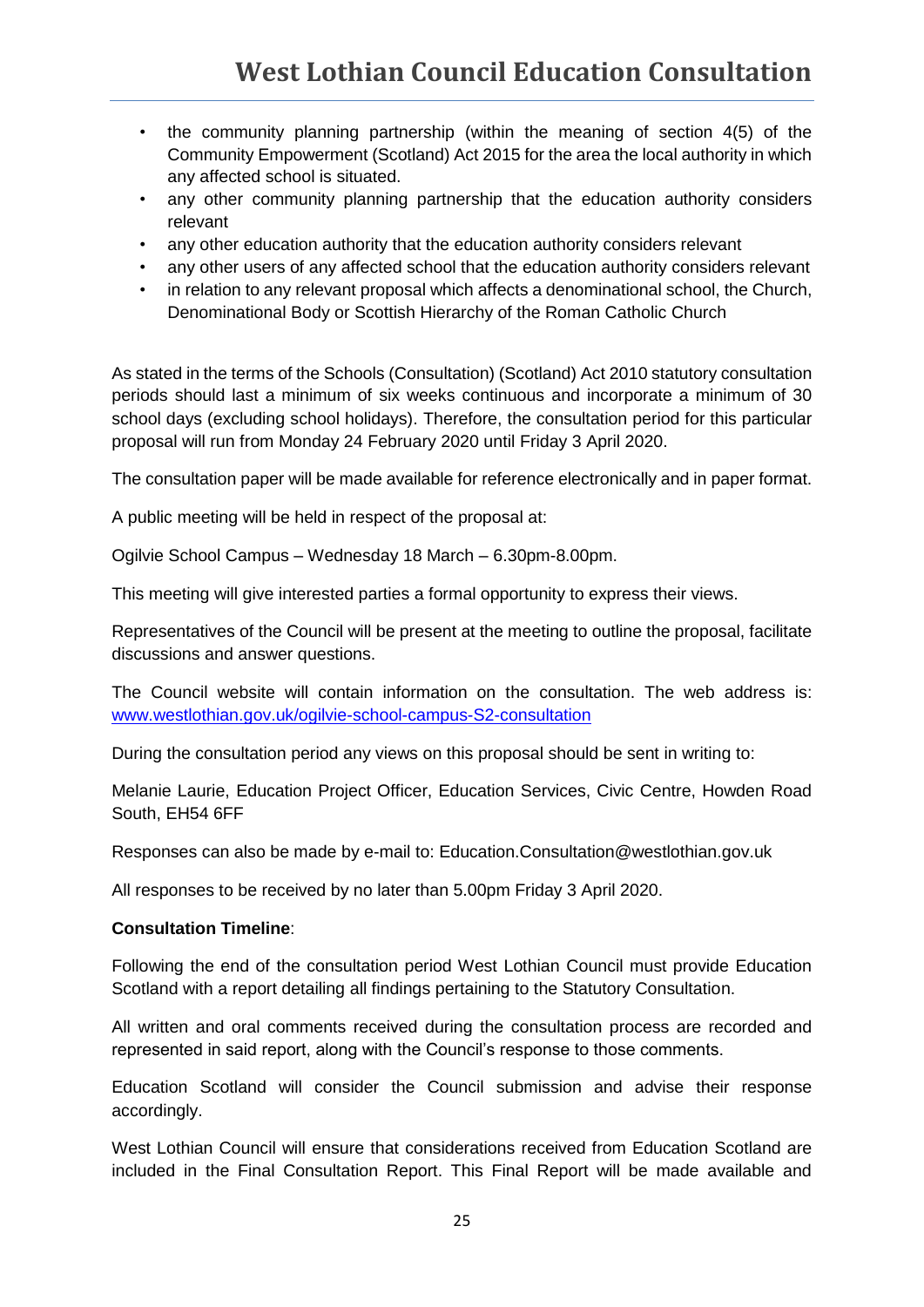notification will be given to those individuals or groups that have made representations during the consultation period.

West Lothian Council will not make any decisions, or put any changes into effect until the Final Consultation Report has been concluded, published and subsequently presented to the Education Executive on 23 June 2020.

**The above Consultation Timeline encompasses statutory legislative requirements detailed as per Schools (Consultation)(Scotland) Act 2010**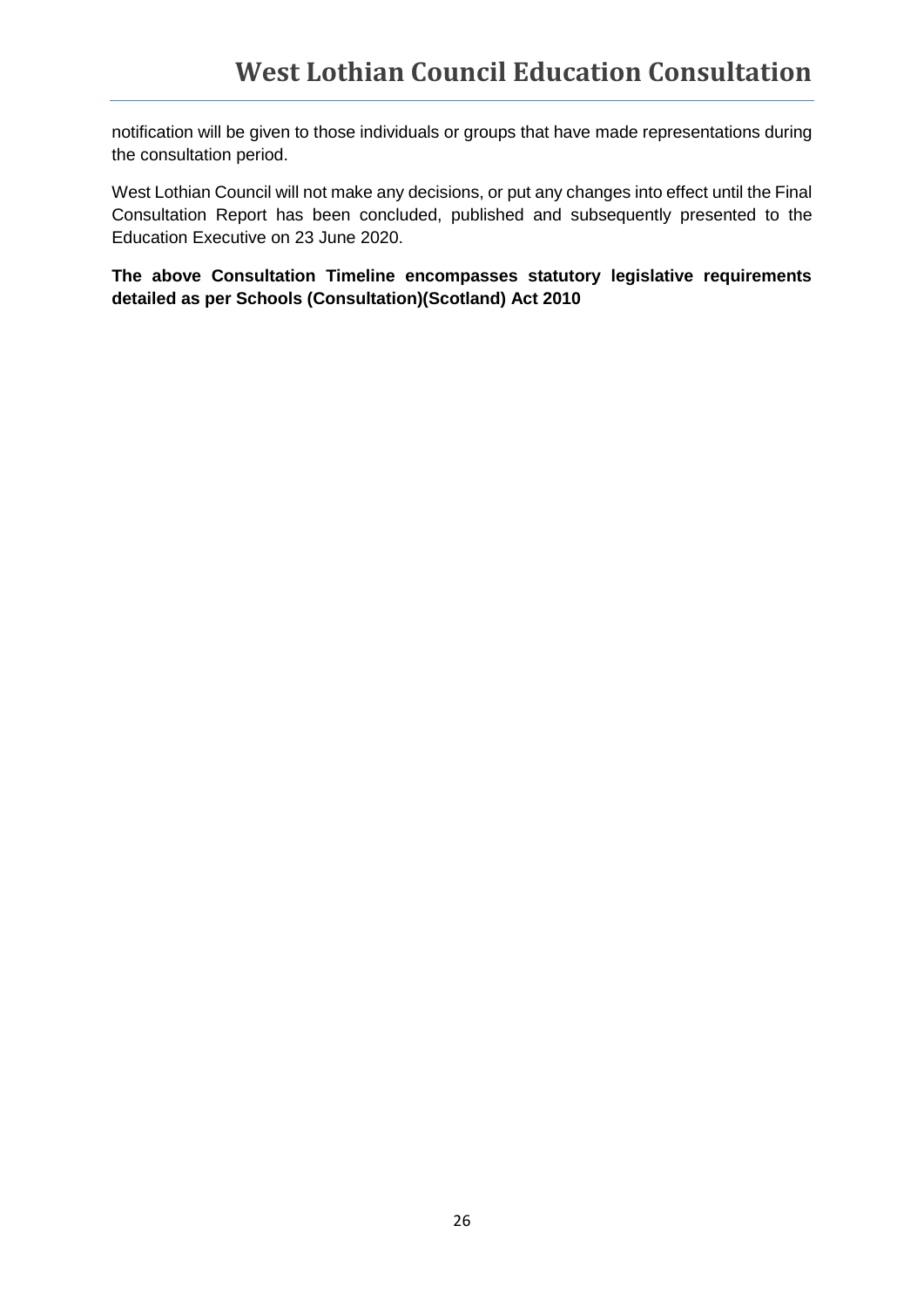**WEST LOTHIAN COUNCIL, EDUCATION SERVICES, PROPOSAL TO CREATE SECONDARY STAGE EDUCATION, OGILVIE SCHOOL CAMPUS**

**If you would like a copy of this document please call MELANIE LAURIE 01506 281666. GIVING YOUR NAME ADDRESS AND THE LANGUAGE YOU WOULD LIKE THE DOCUMENT TRANSLATED IN TO**

الخدمات التعليمية ، عرض إلنشاء مرحلة ثانوية تعليمية في حرم مدرسة ، LOTHIAN WEST بلدية ويست لوثيان OGILVIE اوجليفي

على رقم LAURIE MELANIE اذا رغبت بالحصول نسخة من هذه الوثيقة فيرجى منك االتصال على ميالني لوري . الهاتف 281666 01506 .ويرجى ذكر اسمك وعنوانك واللغة التي ترغب بأن تتم ترجمة الوثيقة اليها

ওয়েস্ট লোথিয়ান কাউন্সিল, এডুকেশন সার্ভিসেস, সেকেন্ডারী স্টেইজ এডুকেশন চালর প্রস্তাব, ওগিলভাই স্কুল (OGILVIE SCHOOL) ক্যাম্পাস।

যদি আপনি এই দলিলটির একটি কপি অথবা পেতে চান, তাহলে অনগ্রহ করে ম্যালানী লোওরীর (MELANIE LAURIE) কাছে 01506 281666 নম্বরে ফোন করুন এবং আপনার নাম, ঠিকানা এবং কোন ভাষায় দলিলটির অনুবাদ পেতে চান তা প্রদান করুন।

WEST LOTHIAN 地方政府,教育服务处创建中级教育的提议,OGILVIE 学校校园( WEST LOTHIAN COUNCIL, EDUCATION SERVICES, PROPOSAL TO CREATE SECONDARY STAGE EDUCATION, OGILVIE SCHOOL CAMPUS )

如果您想要这份文件的 副本,请致电MELANIE LAURIE 01506 281666,提供您的姓 名地址以及需要把文件翻译成的语言(If you would like a copy of this document please call MELANIE LAURIE 01506 281666. GIVING YOUR NAME ADDRESS AND THE LANGUAGE YOU WOULD LIKE THE DOCUMENT TRANSLATED IN TO)

西洛西安地方議會(WEST LOTHIAN COUNCIL)教育服務部門關于建立第二階段教 育 — 奧吉爾維學校(OGILVIE SCHOOL)校區的建議

如果您希望得到一份該文件的 復印件,請您打電話給梅勒妮·勞瑞(MELANIE LAURIE), 電話號碼是01506 281666;請您將您的名字、地址以及您希望將該文件翻譯成的 語言告訴我們。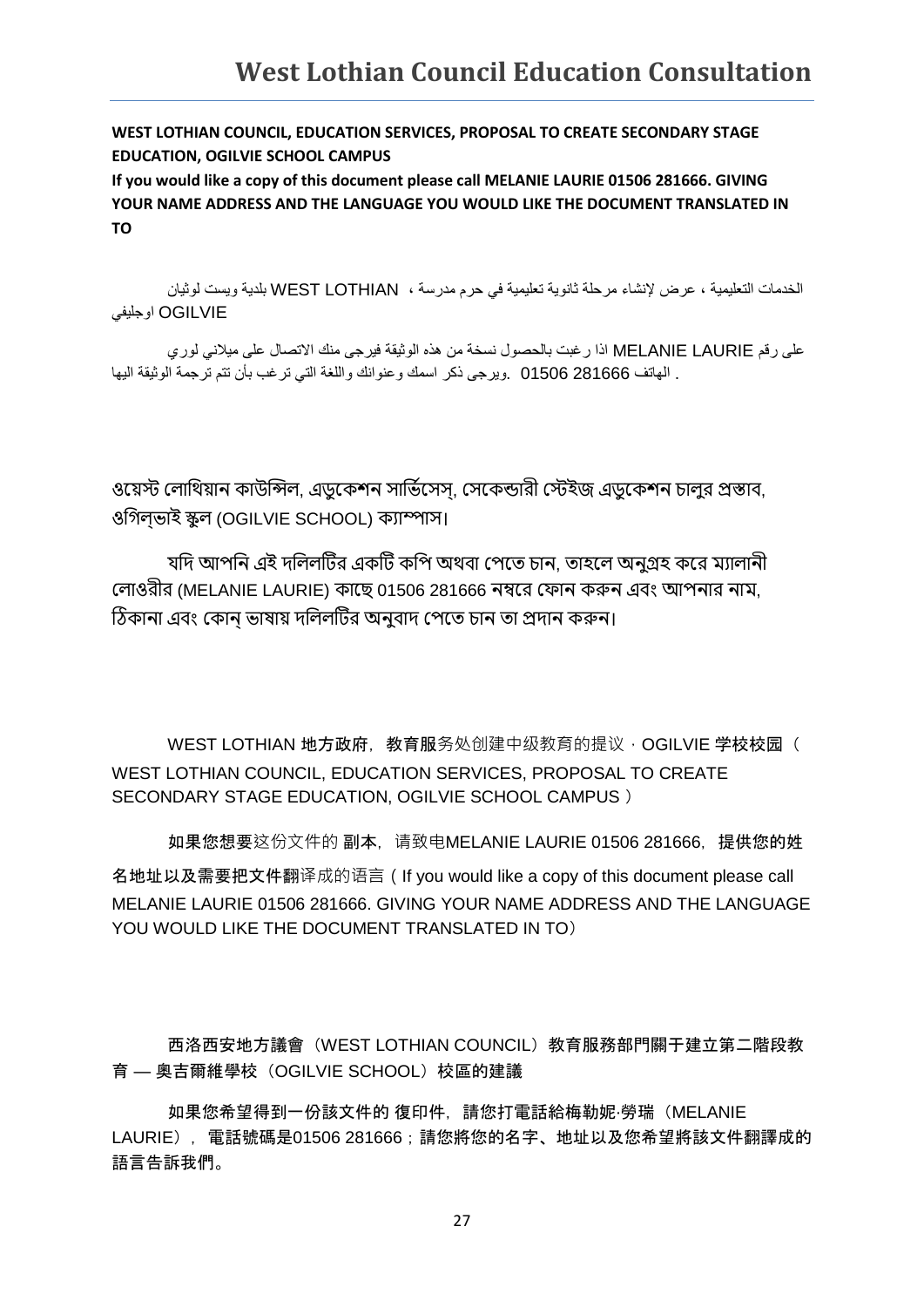### WEST LOTHIAN PAŠVALDĪBA (COUNCIL), IZGLĪTĪBAS DIENESTS, PRIEKŠLIKUMS IZVEIDOT OTRĀS PAKĀPES IZGLĪTĪBU OGILVIE SKOLĀ

Ja jūs vēlaties saņemt šī dokumenta eksemplāru lūdzu, zvaniet MELANIE LAURIE uz 01506 281666. Nosauciet savu vārdu, uzvārdu, adresi, un valodu, kurā jūs vēlāties sanemt šī dokumenta tulkojumu

### VAKARŲ LOTHIAN TARYBOS ŠVIETIMO TARNYBOS PASIŪLYMAS SUKURTI ANTROSIOS PAKOPOS STUDIJAS "OGILVIE" MOKYKLOS MIESTELYJE

Jei norite gauti šio dokumento kopiją skambinkite MELANIE LAURIE telefonu 01506 281666. NURODYKITE SAVO VARDĄ, PAVARDĘ, ADRESĄ IR KALBĄ, Į KURIĄ NORITE, KAD BŪTŲ IŠVERSTAS ŠIS DOKUMENTAS

PROPOZYCJA RADY MIEJSKIEJ WEST LOTHIAN, WYDZIAŁU DS. KSZTAŁCENIA, ODNOŚNIE DO STWORZENIA PLACÓWKI KSZTAŁCENIA ŚREDNIEGO, KAMPUS SZKOŁY OGILVIE SCHOOL

Jeśli chcieliby Państwo otrzymać kopię niniejszego dokumentu prosimy o kontakt z MELANIE LAURIE pod numerem 01506 281666, podając swoje imię i nazwisko, adres oraz język, w którym chcieliby Państwo otrzymać dokument.

### WEST LOTHIAN COUNCIL, EDUCATION SERVICES, PROPOSAL TO CREATE SECONDARY STAGE EDUCATION, OGILVIE SCHOOL CAMPUS

ويسٹ لودئين کونسل، ايجوکيشن سروسيز، سيکنڈری سٹيج کی تعليم کی تخليق کے ليئے، اوجيلوی سکول کيمپس

If you would like a copy of this document please call MELANIE LAURIE 01506 281666. GIVING YOUR NAME ADDRESS AND THE LANGUAGE YOU WOULD LIKE THE DOCUMENT TRANSLATED IN TO

 :اگر آپ اس دستاويز کی ايک نقل حاصل کرنا چاہيں تو برائے مہربانی ميلنی الوری سے اس نمبر پر رابطہ کريں اور اپنا نام پتہ اور اُس زبان کا نام جس ميں آپ يہ معلومات حاصل کرنا چاہتے ہيں، مہيا کريں۔ ،281666 01506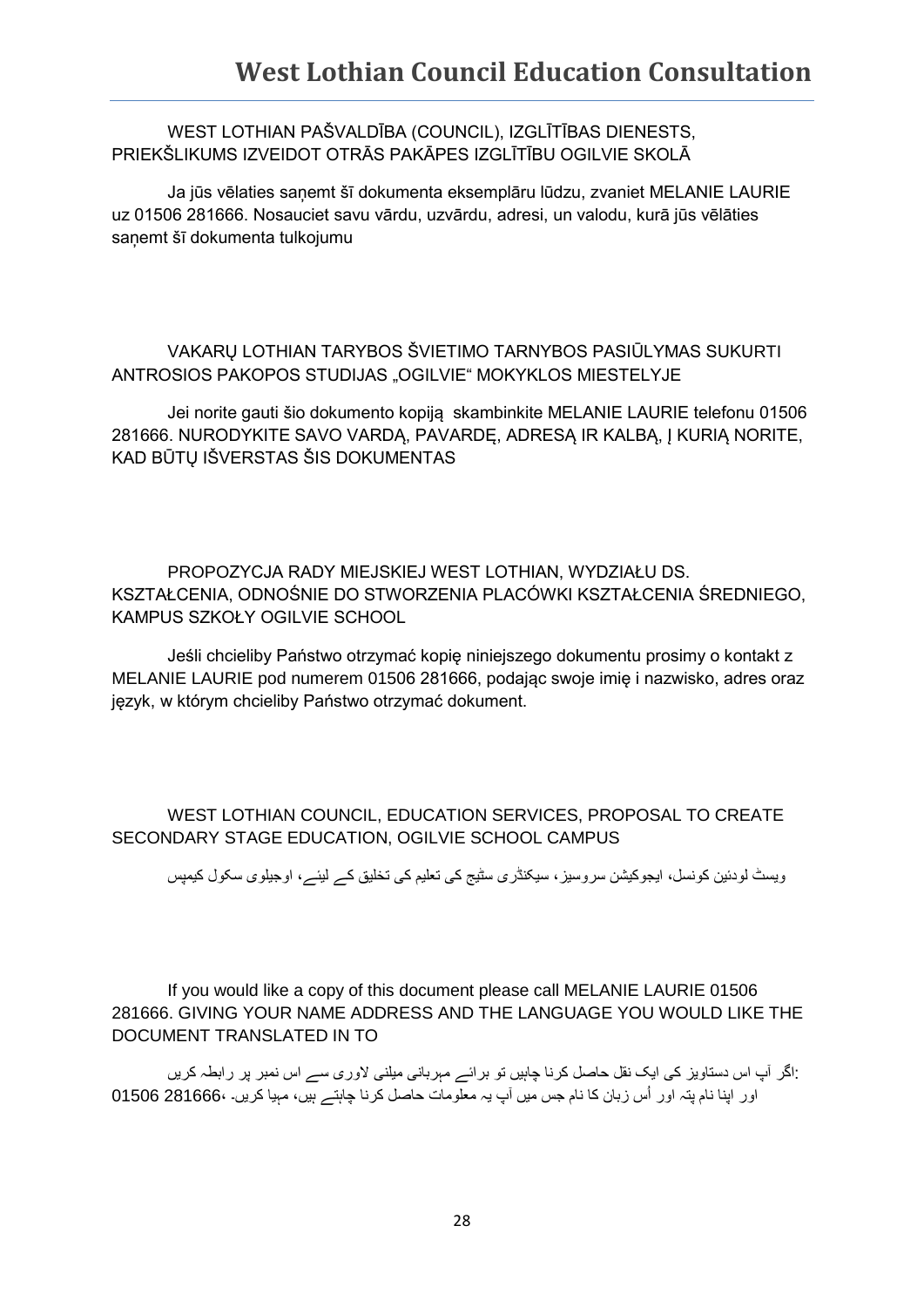

**Appendix C**

# **Schools (Consultation) (Scotland) Act 2010**

**Report by Education Scotland addressing educational aspects of the proposal by West Lothian Council to establish an S2 stage education at Ogilvie School Campus.**

April 2020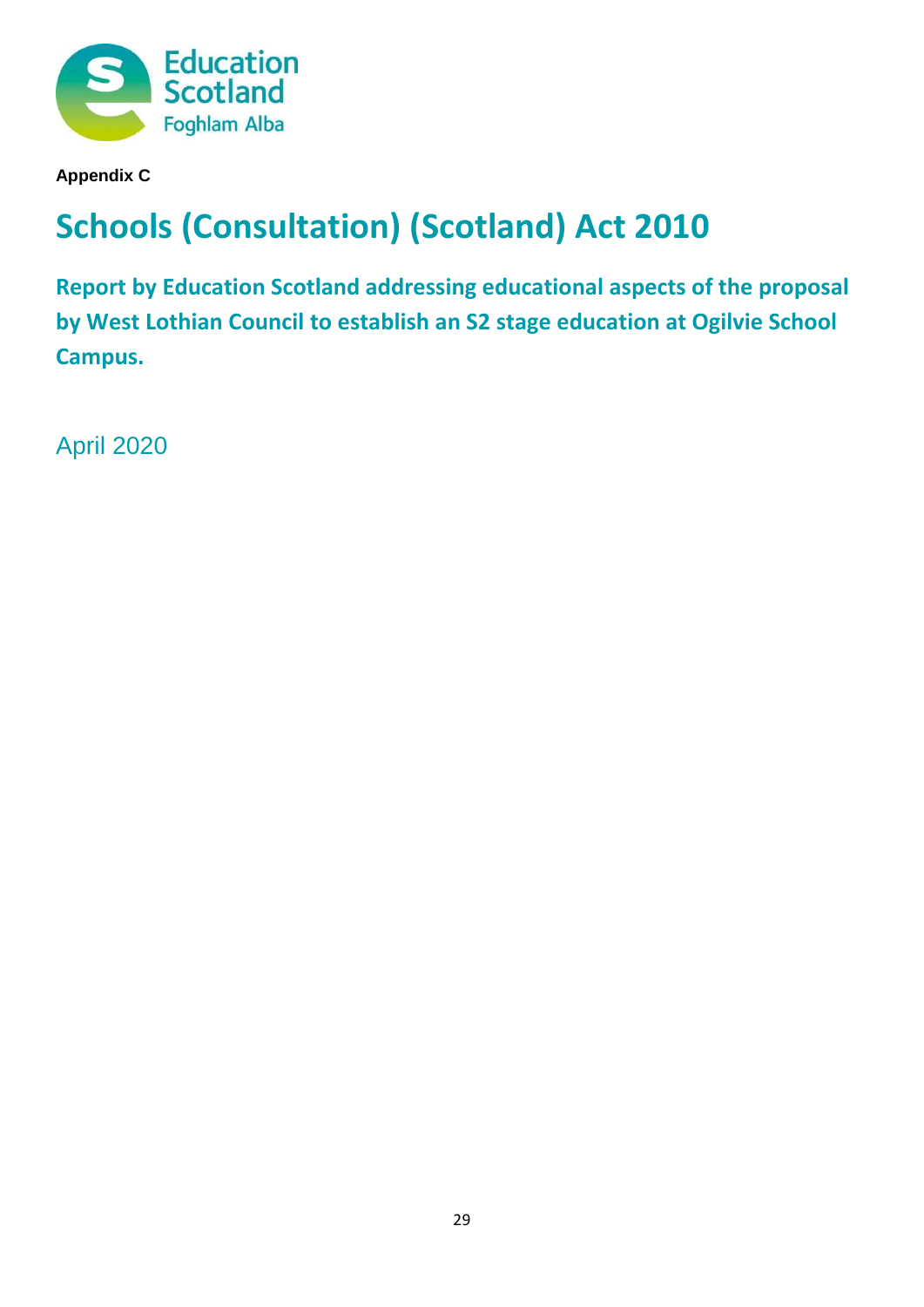# **1. Introduction**

1.1 This report from Education Scotland has been prepared by Her Majesty's Inspectors of Education (HM Inspectors) in accordance with the terms of the [Schools \(Consultation\) \(Scotland\)](https://www.google.co.uk/url?sa=t&rct=j&q=&esrc=s&source=web&cd=1&cad=rja&uact=8&ved=2ahUKEwj9-7GYkvLeAhXOasAKHT9vCtMQFjAAegQICRAB&url=https%3A%2F%2Fwww.legislation.gov.uk%2Fasp%2F2010%2F2%2Fcontents&usg=AOvVaw2lRwXOuXBCn_fz2wA9W6o2)  [Act 2010](https://www.google.co.uk/url?sa=t&rct=j&q=&esrc=s&source=web&cd=1&cad=rja&uact=8&ved=2ahUKEwj9-7GYkvLeAhXOasAKHT9vCtMQFjAAegQICRAB&url=https%3A%2F%2Fwww.legislation.gov.uk%2Fasp%2F2010%2F2%2Fcontents&usg=AOvVaw2lRwXOuXBCn_fz2wA9W6o2) ("the 2010 Act"). The purpose of the report is to provide an independent and impartial consideration of West Lothian Council's proposal to establish an S2 stage education at Ogilvie School Campus. Section 2 of the report sets out brief details of the consultation process. Section 3 of the report sets out HM Inspectors' consideration of the educational aspects of the proposal, including significant views expressed by consultees. Section 4 summarises HM Inspectors' overall view of the proposal. Upon receipt of this report, the Act requires the council to consider it and then prepare its final consultation report. The council's final consultation report should include this report and must contain an explanation of how, in finalising the proposal, it has reviewed the initial proposal, including a summary of points raised during the consultation process and the council's response to them. The council has to publish its final consultation report three weeks before it takes its final decision.

### 1.2 HM Inspectors considered:

- the likely effects of the proposal for children and young people of the school; any other users; children likely to become pupils within two years of the date of publication of the proposal paper; and other children and young people in the council area;
- any other likely effects of the proposal;
- how the council intends to minimise or avoid any adverse effects that may arise from the proposal; and
- the educational benefits the council believes will result from implementation of the proposal, and the council's reasons for coming to these beliefs.
- 1.3 In preparing this report, HM Inspectors undertook the following activities:
- consideration of all relevant documentation provided by the council in relation to the proposal, specifically the educational benefits statement and related consultation documents; and
- communication with council officers and the headteacher.

# **2. Consultation process**

2.1 West Lothian Council undertook the consultation on its proposal(s) with reference to the [Schools \(Consultation\) \(Scotland\) Act 2010.](https://www.google.co.uk/url?sa=t&rct=j&q=&esrc=s&source=web&cd=1&cad=rja&uact=8&ved=2ahUKEwj9-7GYkvLeAhXOasAKHT9vCtMQFjAAegQICRAB&url=https%3A%2F%2Fwww.legislation.gov.uk%2Fasp%2F2010%2F2%2Fcontents&usg=AOvVaw2lRwXOuXBCn_fz2wA9W6o2)

2.2 The consultation period ran from 24 February to 3 April 2020. Due to the COVID-19 pandemic, the planned public meeting on 18 March 2020 was cancelled. As a result of school closures in late March 2020 it was not possible for HM Inspectors to visit the establishment or

<sup>1 |</sup> Schools (Consultation) (Scotland) Act 2010